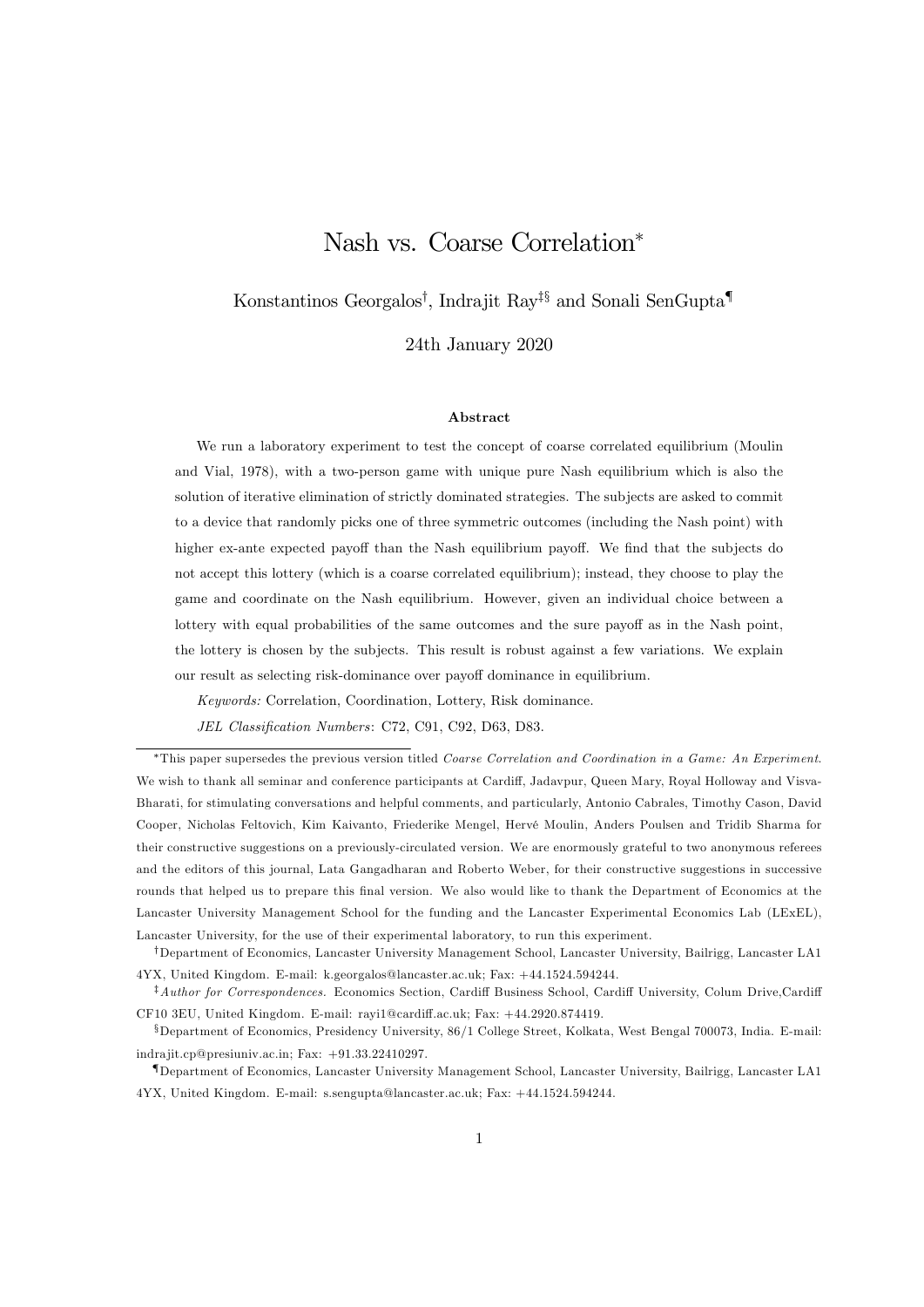## 1 INTRODUCTION

The problem of multiple equilibria and coordination in games, even in a 2 x 2 game, has been one of the major themes of research in experimental economics (Cooper et al, 1989, 1990, 1992; Van Huyck et al, 1990, 1991, 1992; Straub, 1995). Experimental research suggests that players are able to coordinate if they are helped to do so (see Devetag and Ortmann, 2007 for a survey) or by using features such as, risk-dominance (Cabrales et al, 2000), pre-play non-binding communication (Crawford, 1998; Costa-Gomes, 2002; Camerer, 2003; Burton et al, 2005; Cabrales et al, 2018). On the other side, there may be a different problem in a game where there is no issue of coordination at all as the game may have a clear unique pure Nash equilibrium; however, this equilibrium may be improved upon by using a lottery involving several other outcomes if the players agree to commit to such a plan.

Committing to a lottery in a game has been captured in the notion of coarse correlation. In a coarse correlated equilibrium (Moulin and Vial, 1978), a mediator first asks the players to either commit to a device (and thereby get the outcome that the device would select using a given probability distribution) or to reject the device (and subsequently play any strategy of their own in the game, without learning anything about the outcome from the device).

The equilibrium concept, coarse correlated equilibrium, has many merits; it is computationally tractable, and hence it is also useful in bounding the set of Nash equilibria, for instance in congestion games (see Roughgarden, 2016). Coarse correlation may improve upon the Nash equilibrium payoff for oligopolies (Gerard-Varet and Moulin, 1978) and other potential games that correlated equilibrium cannot (see Ray and Sen Gupta, 2013, Moulin et al, 2014 and Dokka et al, 2019 for details). The notion of coarse correlation has a natural interpretation in many economic situations, such as the abatement game (Barrett, 1994) in environmental economics (see Forgó et al, 2005 and Forgó, 2011 who used notions of correlation in other environmental games as well). This equilibrium concept has received a lot of attention recently in algorithmic game theory literature (for example, Feldman et al, 2016 who studied the correlated and coarse correlated equilibria in a full information first-price auction of a single item). Reischmann and Oechssler (2018) suggested a new simple mechanism called the Binary Conditional Contribution Mechanism (BCCM) that implements a coarse correlated outcome of a repeated public good provision and found strong support for such a mechanism in their experiments. Awaya and Krishna (2019, 2000) studied the role of in-play communication in repeated games and linked the Nash equilibrium to the coarse correlated equilibrium payoffs of the single-shot game due to the computational ease of the latter. This kind of structure is common to many economic situations of interest, such as, expending effort (Fleckinger, 2012; Deb et al, 2016), contributing towards public good (Moulin et al, 2014), gathering information (Gromb and Martimort, 2007).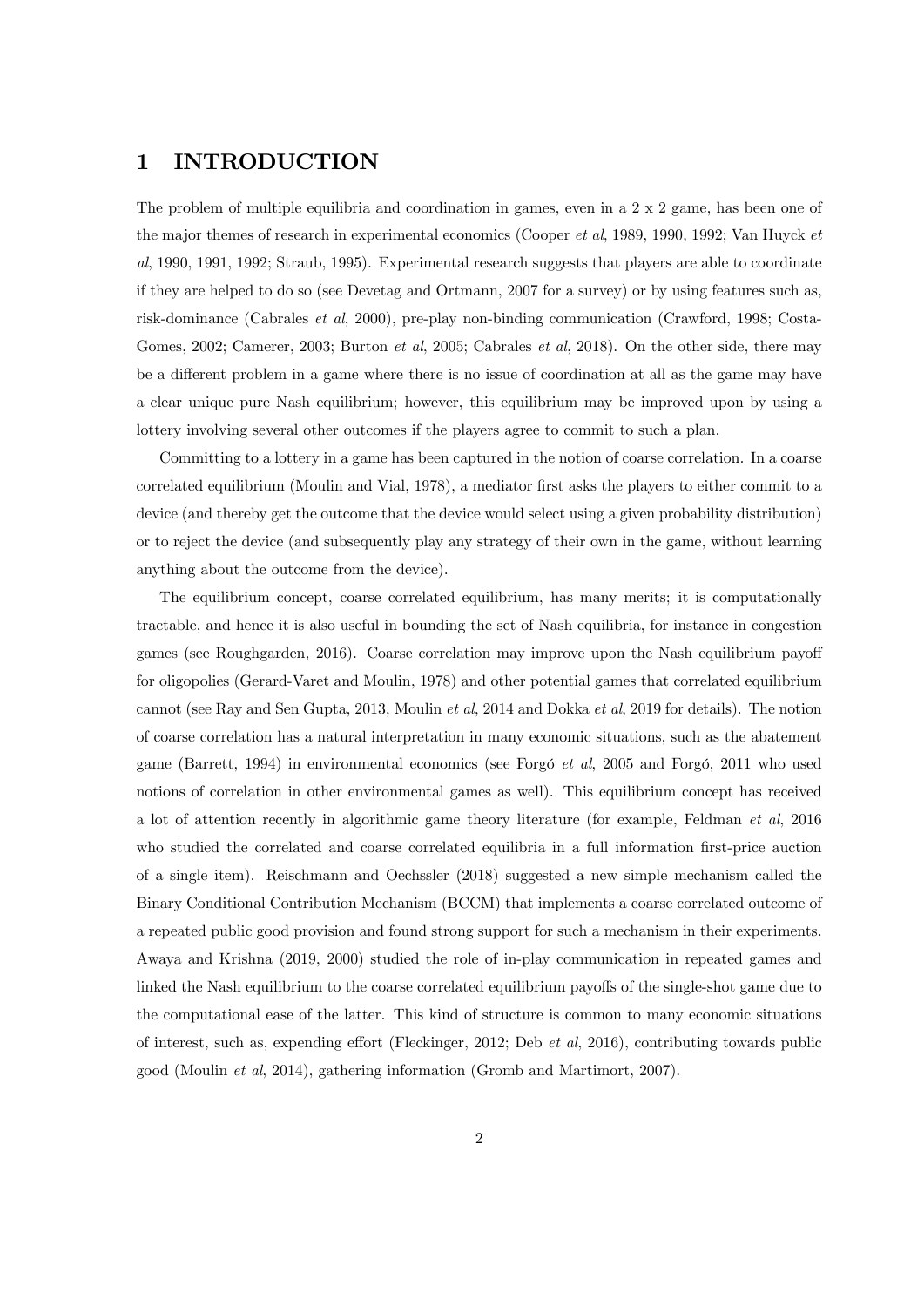There is a literature on experiments with correlated devices that recommend strategies to the players according to a probability distribution (see Moreno and Wooders, 1998; Cason and Sharma, 2007; Duffy and Feltovich, 2010; Bone et al, 2013; Duffy et al, 2017; Anbarci et al, 2018), to test the validity of the concept of correlated equilibrium (Aumann, 1974, 1987); however, to the best of our knowledge, there has been no attempt to understand the notion of coarse correlation in an experimental set-up. The purpose of this paper is to understand, using a laboratory experiment, whether individuals are willing to commit to a device that improves upon the pure Nash outcome in a game or not.

We use a two-person game (introduced by Moulin and Vial, 1978) with unique pure Nash equilibrium which is also the solution of the iterative elimination of strictly dominated strategies (and therefore, the unique correlated equilibrium). We then take a lottery with equal probabilities of three symmetric outcomes (including the Nash equilibrium), which is a coarse correlated equilibrium with ex-ante expected payoff higher than the unique Nash equilibrium payoff. The question we ask is simple: which prevails — playing the unique Nash or accepting the coarse correlation device? We also contrast the choice of committing to the device for the game with an individual problem of choosing between a lottery with equal probabilities of these three payoffs and the sure payoff as in the Nash equilibrium of the game.

Our main result is that at the individual choice level, the lottery is chosen; however, in a game, we find that the subjects do not accept this lottery (the coarse correlation device). Instead, they play the game and choose the Nash equilibrium. We also find that the proportion of the Nash equilibrium outcome is the highest in the treatment without any correlation. Thus, the answer to our question is: Nash prevails!

We addressed three different types of robustness checks for our main result. First of all, admittedly, one may find a lack of comparability between an individual lottery and the coarse correlation device. The results in these two are different from each other perhaps due to "other regarding" preferences. We have thus checked our result using a lottery for a pair which is considerably closer to the coarse correlated equilibrium in the game and found very similar result. Second, one may ask whether committing to the device (to get higher expected payoffs) increases if the players' relationship were repeated, as each player is then likely to get the higher payoff sometimes (as in Kaplan and Ruffle, 2012). We however find no such indication from fixed-match pairs. Finally, we checked the robustness by varying payoffs using three other similar games, however we found results analogous to the main result.

How do we interpret our main result? One possible implication of our work is that our subjects are averse to random devices (as in Keren and Teigen, 2010) and favour ex-post equality in outcomes (as in Cappelen *et al*, 2013). Our result is in line with Andreoni *et al*  $(2002)$  who found that the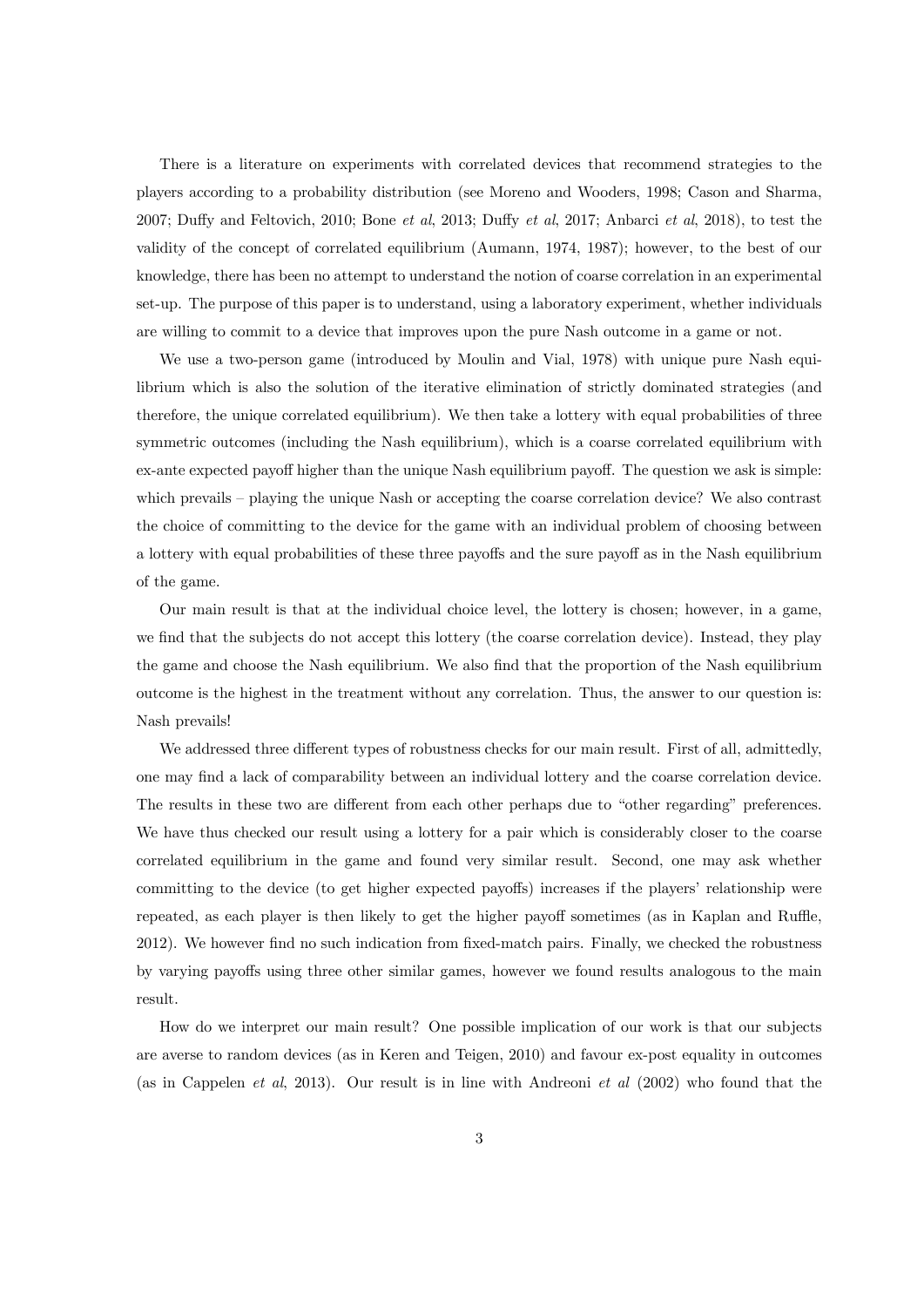equilibrium prediction may fail when the equilibrium outcome consists of unequal payoffs. In our set-up, the device used is procedurally fair, however the outcomes generated by the device are not fair (similar in nature to different strands of work such as Bolton et al, 2005; Krawczyk, 2011; Trautmann and Vieider, 2012; Trautmann and van de Kuilen, 2016). The socially preferred outcome here is indeed the Nash equilibrium outcome.

We may explain the observed phenomenon of not committing to the device as an equilibrium behaviour. Accepting the device is a Nash equilibrium of the extended game, extended by the (coarse correlation) device; however, this equilibrium may not be unique and there may be other (Nash) equilibria of the extended game. Indeed, rejecting the correlation device and playing the unique Nash equilibrium of the game is a risk-dominant equilibrium in a modified version of the extended game. It is well-known in the literature that in such games (Aumann, 1990) risk-dominant outcomes are observed (Cabrales et al, 2000; Charness, 2000). Cason and Sharma (2007) also provide evidence consistent with our result; in their experiment on correlated equilibrium, if an agent does not follow recommendations from a correlated equilibrium, it is because she believes that her opponent will not follow the recommendation.

### 1.1 Related Literature

As it is well-known now, a correlated equilibrium (Aumann, 1974, 1987) can be interpreted as a mediator who selects and sends to each player a private recommendation to play a strategy in a game that each player finds optimal to follow. A fairly well-established experimental literature analyses the use of correlation devices in normal form games to understand this issue of following a mediator and thereby coordinating in a game. The main message of this literature (see Moreno and Wooders, 1998; Cason and Sharma, 2007; Duffy and Feltovich, 2010; Bone et al, 2013; Duffy et al, 2017; Anbarci et al, 2018) is that the subjects do follow recommendations from a correlation device when the device is indeed a correlated equilibrium. Duffy and Feltovich (2010) also showed that the subjects learn to ignore the recommendations which are not based on a correlated equilibrium.

Our current work lies within the above research agenda. In this paper as well, we found very similar results using a treatment on correlated equilibrium for the specific game and device we used. However, our specific correlation device can also be used to test the issue of commitment to a device and thereby to analyse the notion of coarse correlated equilibrium (Moulin and Vial, 1978). This paper provides a new result and insight: our subjects do not commit to a (coarse) correlation device that picks, with equal probability, the pure Nash outcome and other symmetric outcomes around Nash point of the game; however, they do accept a lottery, mimicking the device, as an individual choice.

To the best of our knowledge, our paper is the first such attempt to analyse commitment to a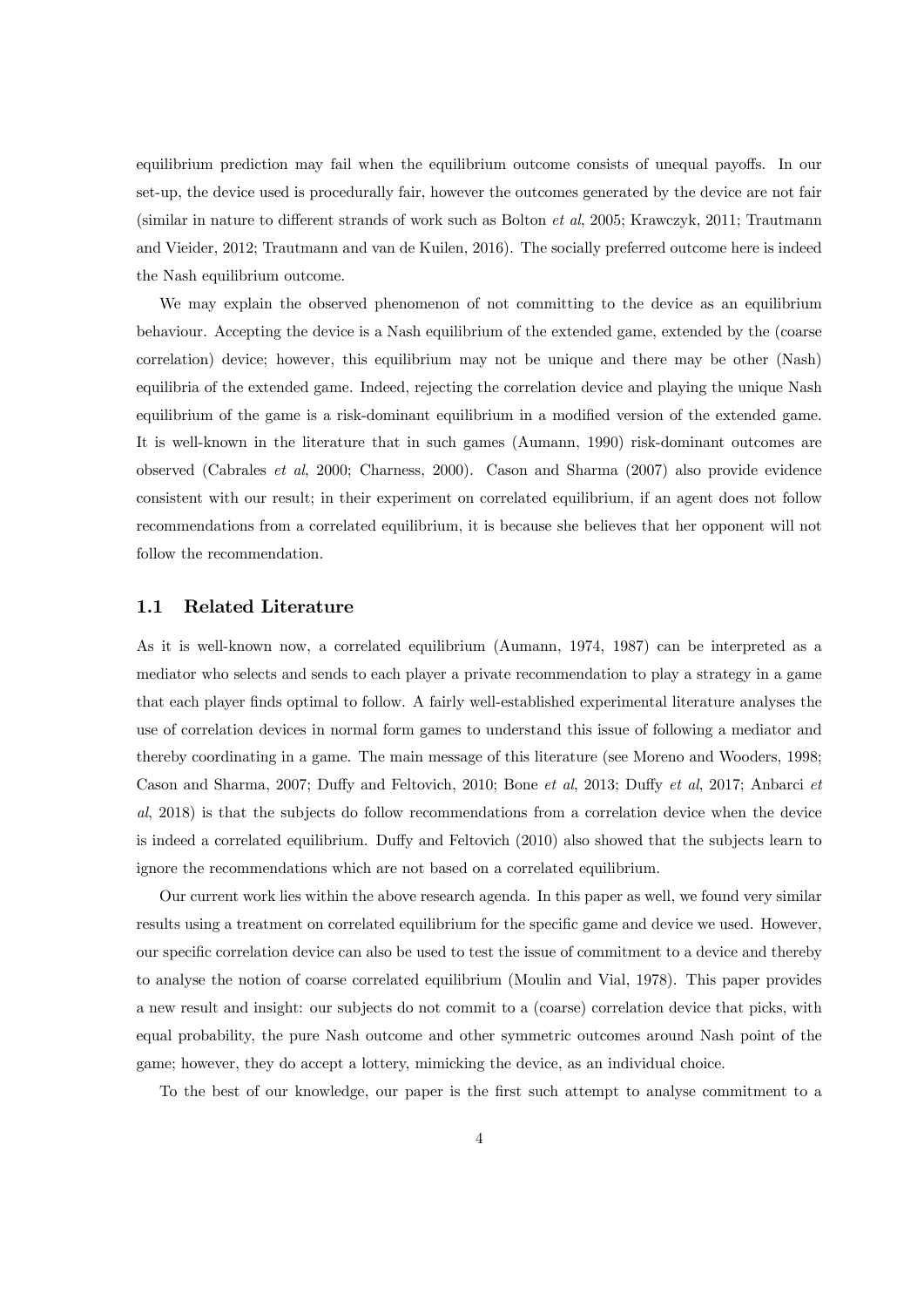(coarse) correlation device. There are of course related papers in the literature. Any convex combination over pure Nash equilibrium outcomes (thus a public lottery) can also be viewed as a correlated equilibrium. Indeed, Cason and Sharma  $(2007)$ , Duffy and Feltovich  $(2010)$  and Bone *et al*  $(2013)$  used a (public) correlated equilibrium that randomly selects one of the two pure Nash equilibria in symmetric 2 x 2 games like Battle of the Sexes (BoS) and showed that the subjects do play the recommended strategies. Anbarci et al (2018) provided a design to test how correlated equilibrium performs in BoS type games with different sets of payoffs. The main message of their paper is that the subjects do not like recommendations that lead to unequal payoffs, which is similar in nature to our main result in this paper.

Duffy et al (2017) studied normal form games with multiple Nash equilibrium; the main question addressed there is how the subjects coordinate on any equilibrium, particularly when there are exante symmetric equilibria to choose from. Their paper used a version of BoS and considered different treatments to study coordination using perfectly correlated signals. In addition, their paper also asked how, if at all, players use different coded language (in terms of indirect messages that are not directly related to actions in the game) to achieve coordination. The device we have used in this paper is a randomisation involving non-Nash outcomes, and thus is not a correlated equilibrium; our experimental results in this paper does confirm the findings of Cason and Sharma (2007), Duffy and Feltovich (2010) and Duffy et al (2017) in the literature.

The specific type of correlation device used in this paper also relates to "sunspots"; thus, the experimental literature on public information (McKelvey and Page, 1990; Marimon et al, 1993; McCabe et al, 2000; Anctil et al, 2004; Heinemann et al, 2004) and that on sunspot equilibrium become relevant to our study and to the results we found in this paper. Duffy and Fisher (2005) introduced sunspots as coordination devices using randomisation over equilibria and provided a direct evidence of sunspot equilibria in markets. Stahl  $(2013)$  and Camera *et al*  $(2013)$  used randomised messages for cooperation in Prisoners' Dilemma; Brandts and McLeod (1995) and Seely et al (2005) analysed public recommendations while Fehr et al (2019) and Arifovic et al (2013) studied sunspot-driven strategies. Arifovic and Jiang (2014) studied the simple bank-run game by Diamond and Dybvig (1983) and analysed situations in which sunspots matter through a laboratory study. Kaplan and Ruffle (2012) investigated models of cooperation through a class of two-player games that requires the players to coordinate on which player cooperates and who gets to defect, so as to achieve the socially efficient outcome. Our paper fits well within this literature as well.

In our set-up, the (coarse) correlation device is not accepted perhaps because accepting the device implies that an individual does not "win" in two out of three possible outcomes. This interpretation is similar in nature to the findings of Keren and Teigen (2010) who have shown aversion to use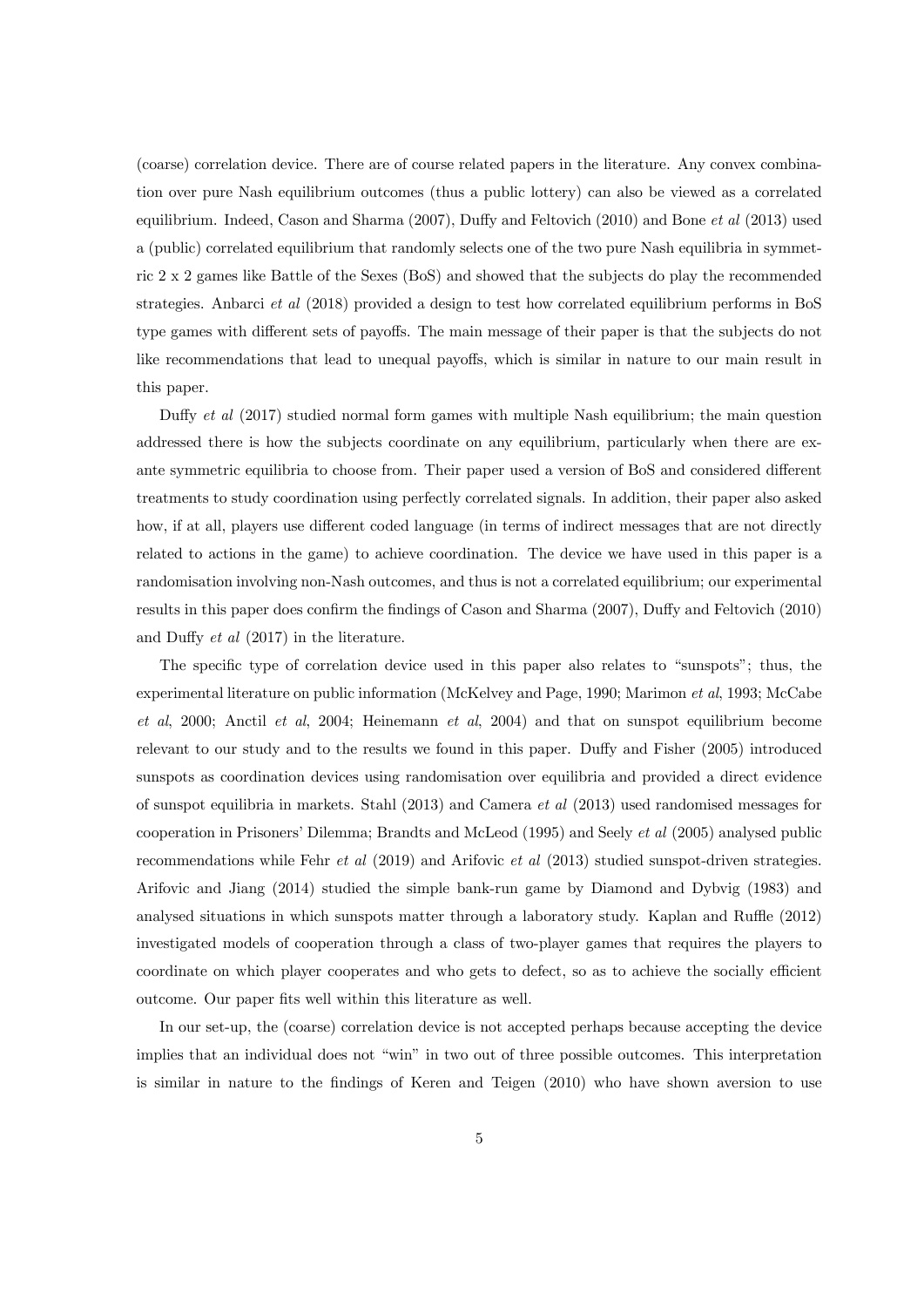random devices and of Cappelen et al (2013) who have demonstrated that most individuals favour some redistribution ex-post. Our main result can possibly be derived from the notion of strategic uncertainty as well which may relate to the work by van Huyck  $et \, al \, (1990)$  who have provided experimental evidence on how subjects behave in case of strategic uncertainty. Their paper studied a class of pure coordination games with multiple equilibria that are Pareto ranked; it showed coordination-failure may resulting from strategic uncertainty as some subjects conclude that it was too "risky" to choose the payoff-dominant action and most subjects focused on outcomes in earlier periods.

Our result is also connected to the work by Andreoni *et al*  $(2002)$  who found that the equilibrium prediction may fail when the equilibrium results in unequal distributions of payoffs, and there are alternative outcomes involving equality. It is also analogous to Machina's (1989) parental example where the child (among the two children) who loses the toss and does not like the outcome ex-post. Finally, our paper is related to a literature (Bolton et al, 2005; Krawczyk, 2011; Trautmann and Vieider, 2012; Trautmann and van de Kuilen, 2016) that distinguishes between preferences for outcome fairness (where the agent is concerned about the actual distribution of payoffs) and preferences for process fairness (where the agent is concerned about the random process by which outcomes are created, but not what these outcomes actually are).

## 2 THEORETICAL FRAMEWORK

We first briefly recall some theoretical concepts behind our experiment. Here, we closely follow the notations and definitions of a few notions from Moulin *et al* (2014), Ray and Sen Gupta (2013) and Kar et al (2010), where more details can be found.

Consider any fixed finite normal form game,  $G = [N, \{S_i\}_{i \in N}, \{u_i\}_{i \in N}]$ , with set of players,  $N =$  $\{1, ..., n\}$ , finite pure strategy sets,  $S_1, ..., S_n$  with  $S = \prod_{i \in N} S_i$ , and payoff functions,  $u_1, ..., u_n$ ,  $u_i : S \to \mathbb{R}$ , for all i. A direct correlation device,  $\mu$ , for such a game G, is simply a probability distribution over  $S$ . In this paper, we will consider direct correlation devices only and therefore in what follows, we will call such a device just a correlation device, or a device, in short, for convenience. G can be extended by using a device  $\mu$ . An extended game  $G_{\mu}$  is the game where the device selects a strategy profile  $s (= (s_1, ..., s_n))$  according to the probability distribution and sends private recommendation  $s_i$  to each player i, and then the players play the original game G.  $\mu$  is called a *correlated equilibrium* (Aumann, 1974, 1987) of the game  $G$  if following the recommendations form a Nash equilibrium in the extended game  $G_{\mu}$ , that is, following the recommendations is the best response for each player when all others are also following.

One may use a device,  $\mu$ , in a different way for a finite normal form game to get a coarser notion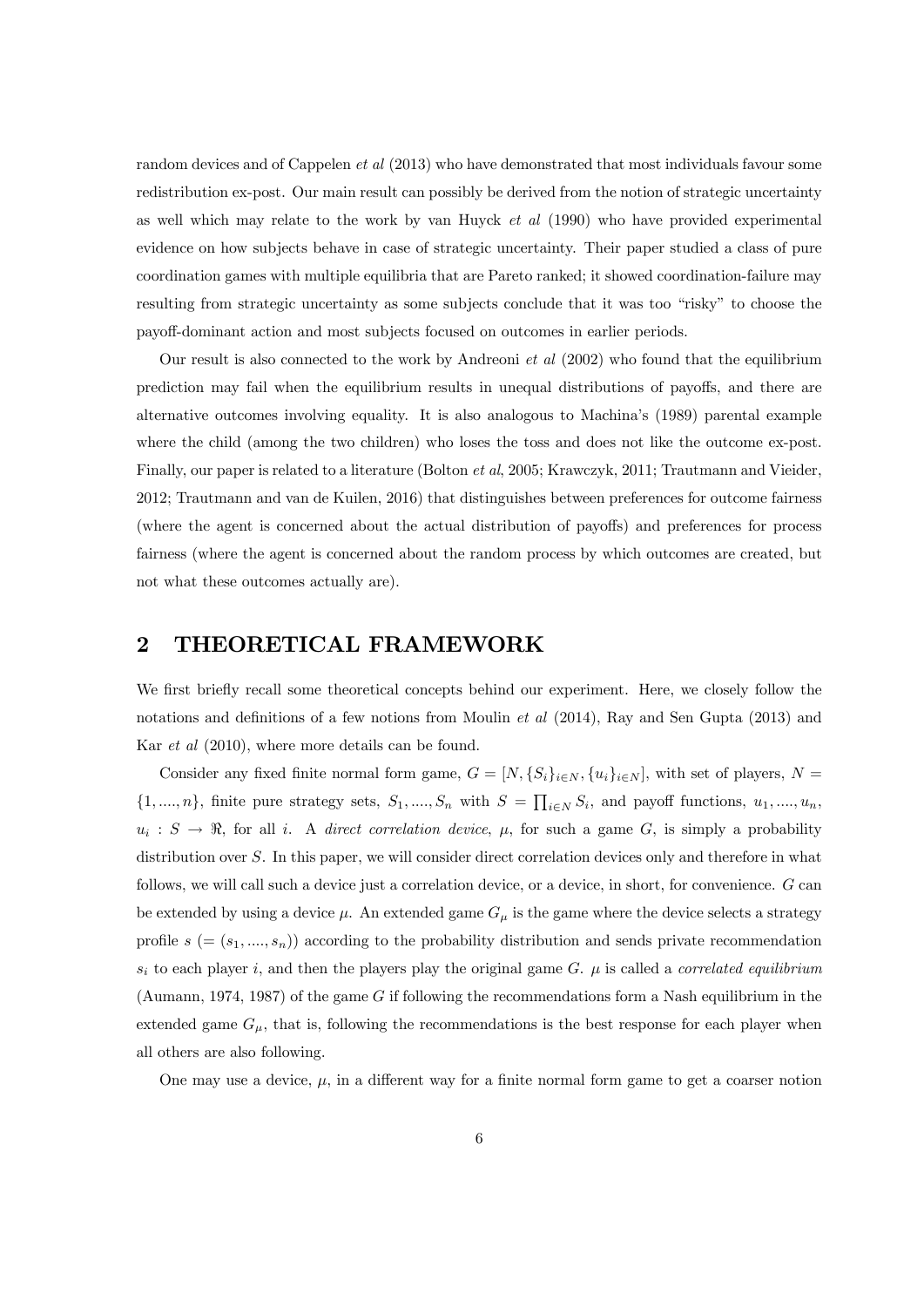of correlation. A game G may be extended to a game  $G'_{\mu}$  in which the strategies of a player are to commit to the correlation device  $\mu$ , or to play any strategy in G. If all the players commit to the device, an outcome is chosen by the device according to the probability distribution  $\mu$ . If one of the players unilaterally deviates, while the others commit to the device, the deviant faces the marginal probability distribution  $\mu'_i$  over  $s_{-i} \in S_{-i}$  which is given by  $\mu'_i(s_{-i}) = \sum_{s_i \in S_i} \mu(s_i, s_{-i})$ .  $\mu$  is called a coarse correlated equilibrium of the game  $G$  if committing to the device forms a Nash equilibrium in the extended game  $G'_{\mu}$ , that is, accepting the device is the best response for each player when all others are also accepting.<sup>1</sup>

We can think of one specific type of correlation device, for which recommendations are "public". Given a correlation device  $\mu$ , a strategy profile  $s (= (s_1, ..., s_n))$ , is called a *public* recommendation, if  $\mu(s) > 0$  and the conditional probability of  $(s_{-i})$  given  $s_i$  is 1, for all i. A correlation device  $\mu$  is called a *public* device if for all  $s \in S$ , either  $\mu(s)=0$  or s is a public recommendation. A public device may even be considered as a "sunspot" device (Ray, 2002; Polemarchakis and Ray, 2006; Ray and Sen Gupta, 2013), as players may "coordinate" using such public recommendations as sunspots. Clearly, a public device is a correlated equilibrium if and only if all the public recommendations in the device are (pure) Nash equilibria.

In this paper, we consider the following two-person game,  $G_0$ , in which each player has three pure strategies (player 1's pure strategies are  $A, B$  and  $C$  while player 2's are  $X, Y$  and  $Z$ ).

|    | X    |      | Z    |
|----|------|------|------|
| А  | 3,3  | 1, 1 | 4, 1 |
| В  | 1,4  | 5, 2 | 0, 0 |
| ε, | 1, 1 | 0,0  | 2, 5 |

Table 1: The game  $G_0$ 

 $(A, X)$  is the unique Nash equilibrium of  $G_0$ , with payoffs  $(3, 3)$ . Also note that the strategies C and  $Y$  are strictly dominated (by  $A$  and  $X$  for player 1 and 2 respectively). One can thus analyse this game by iterative elimination of dominated strategies and get the profile  $(A, X)$  as the unique outcome (having eliminated  $C$  and  $Y$ , in the reduced game  $A$  dominates  $B$  and  $X$  dominates  $Z$ ). We modify the payoffs in  $G_0$  to get other similar games labelled respectively as  $G_1$ ,  $G_2$  and  $G_3$  and use them for our purpose.

<sup>&</sup>lt;sup>1</sup>This notion is due to Moulin and Vial (1978) who called this equilibrium concept a *correlation scheme*. Young (2004) and Roughgarden (2009) introduced the terminology of coarse correlated equilibrium that was later adopted by Ray and Sen Gupta (2013) and Moulin et al (2014), while Forgó (2010) called it a weak correlated equilibrium.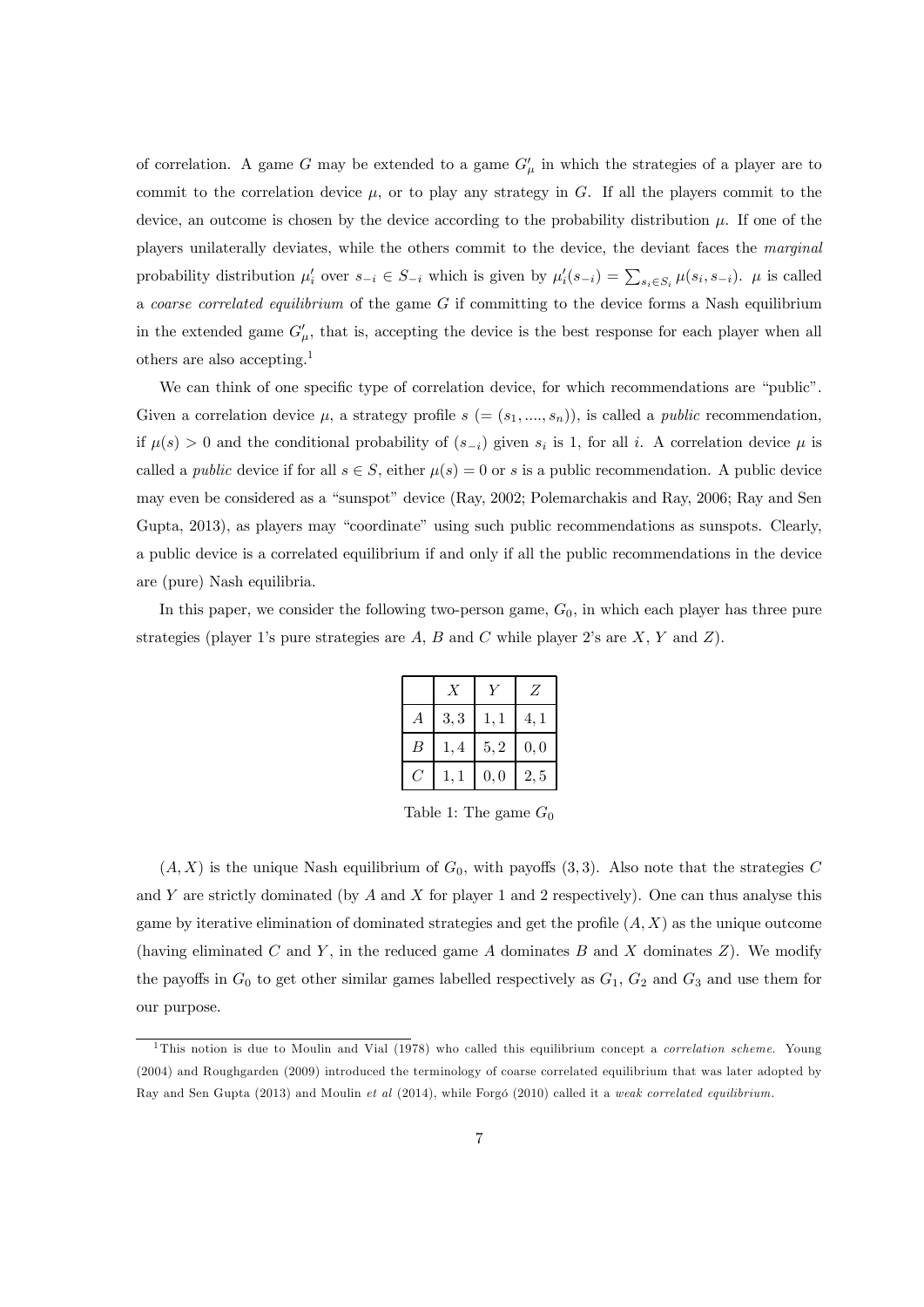|                  |      | $G_1$ |     | $G_2$            |      |      |     |  | $G_3$            |      |       |       |
|------------------|------|-------|-----|------------------|------|------|-----|--|------------------|------|-------|-------|
|                  | X    |       | Ζ   |                  | Χ    |      | Z   |  |                  | X    |       | Ζ     |
| $\overline{A}$   | 2,2  | 1,1   | 3,1 | $\boldsymbol{A}$ | 4,4  | 1,1  | 5,1 |  | $\boldsymbol{A}$ | 5, 5 | 1,1   | 6,1   |
| $\boldsymbol{B}$ | 1, 3 | 4,1   | 0,0 | В                | 1, 5 | 9,3  | 0,0 |  | $\boldsymbol{B}$ | 1,6  | 13, 4 | 0, 0  |
| $\mathcal{C}$    |      | 0, 0  | 1,4 | $\overline{C}$   | 1,1  | 0, 0 | 3,9 |  | $\overline{C}$   |      | 0, 0  | 4, 13 |

Table 2: Three further games

The structure of the above games is clearly very similar to that of the original game  $G_0$ ; in all these games, strategies  $C$  and  $Y$  are strictly dominated and  $(A, X)$  is the unique Nash and correlated equilibrium.

We consider a specific correlation device which is an equally-weighted lottery of three outcomes including the Nash equilibrium, as in Table 3. This device is a public device as the probabilities are positive only for the outcomes  $(A, X)$ ,  $(B, Y)$  and  $(C, Z)$  that are public recommendations.

|                  | $\overline{X}$ | Υ                | Ζ             |
|------------------|----------------|------------------|---------------|
| $\boldsymbol{A}$ | $\frac{1}{3}$  | $\boldsymbol{0}$ | 0             |
| $\boldsymbol{B}$ | 0              | $\frac{1}{3}$    | 0             |
| , y              | 0              | 0                | $\frac{1}{3}$ |

Table 3: The public correlation device

The public device in Table 3 is not a correlated equilibrium (for the games  $G_0, G_1, G_2$  and  $G_3$ ) as not all three public recommendations in the device are Nash equilibria of the game. For example, if the outcome  $(B, Y)$  is selected by the device and players 1 and 2 are recommended to play B and  $Y$  respectively, then player 2 will not follow the recommendation  $Y$  (and play  $X$  instead); similarly, if the outcome  $(C, Z)$  is selected by the device, then player 1 will not follow the recommendation C (and play A instead). The Nash outcome  $(A, X)$ , that is, the device with probability 1 on  $(A, X)$ , is the only correlated equilibrium of these games.

The device however is indeed a coarse correlated equilibrium for  $G_0$  (and similarly for games  $G_1$ ,  $G_2$  and  $G_3$ ), that is, committing to the device is the best response of a player when the other player is committing as well. Given that player 2 commits to the device, in  $G_0$ , player 1 gets an expected payoff of  $\frac{10}{3}$  (=  $\frac{1}{3}(3+5+2)$ ) from committing; however, if player 1 decides not to commit and instead plays the game, player 1 gets an expected payoff of  $\frac{8}{3}$  (=  $\frac{1}{3}(3+1+4)$ ) from choosing the pure strategy A, gets 2 (= $\frac{1}{3}(1+5+0)$ ) from B and 1 (= $\frac{1}{3}(1+0+2)$ ) from C.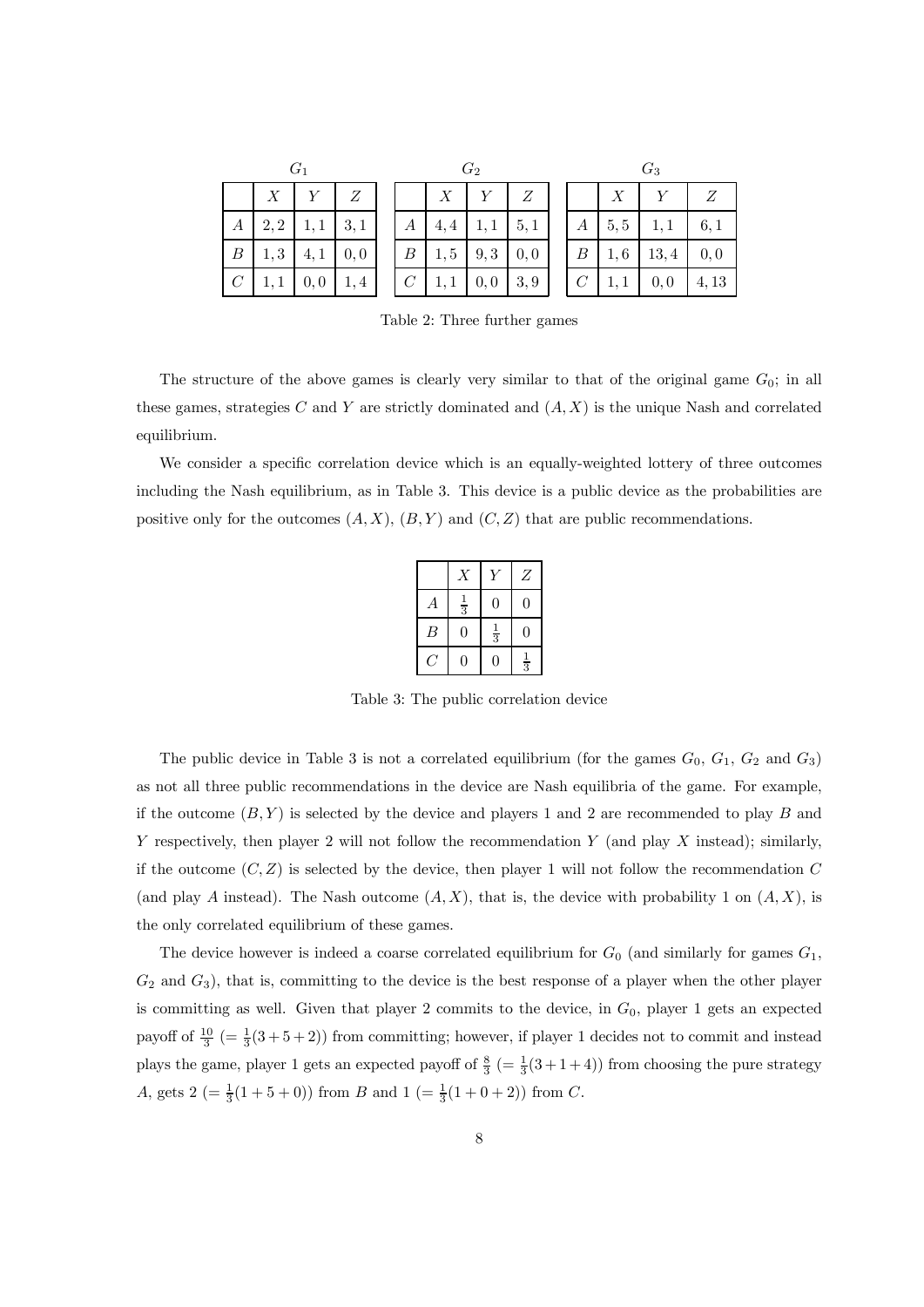It should be also noted that the device in Table 3 is not the unique coarse correlated equilibrium for our games; a (public) device which is a lottery with probability  $\frac{1}{2}$  each over the outcomes  $(B, Y)$ and  $(C, Z)$  is also a coarse correlated equilibrium for these games, giving an even higher payoff  $(3.5)$ to each of the two players in  $G_0$ ). The chosen device (in Table 3) includes the Nash equilibrium; also, it picks outcomes that are either Nash or symmetric around the Nash point and thus is similar to a Nash-centric device.<sup>2</sup> The device in Table 3 is a coarse correlated equilibrium for each of the games  $G_1, G_2$  and  $G_3$  with an expected payoff to each player of  $\frac{7}{3}$ ,  $\frac{16}{3}$  and  $\frac{22}{3}$ , respectively improving upon the respective Nash payoff of 2, 4 and 5.

In a coarse correlated equilibrium, committing to the device is a Nash equilibrium of the extended game; however, this equilibrium may not be unique and there may be other (Nash) equilibria of the extended game.<sup>3</sup> Indeed for the game  $G_0$  (and similarly for  $G_1$ ,  $G_2$  and  $G_3$ ), the strategy profile of not committing to the device by both players and subsequently playing  $(A, X)$  in the game is also a Nash equilibrium. To see this, consider player  $1(2)$  in  $G_0$  and assume that player  $2(1)$  is not committing to the device and is playing  $X(A)$ ; if now player 1(2) commits to the device, the device will pick any strategy for player 1(2) with probability  $\frac{1}{3}$  each and thus the expected payoff of player 1(2) is  $\frac{5}{3}$  $(=\frac{1}{3}(3+1+1))$  from committing to the device when player 2(1) is playing  $X(A)$ , which is less than 3 that player 1(2) would have got by not committing to the device and playing  $A(X)$ . We formally analyse the induced  $2 \times 2$  game(s),  $G_0$  (and similarly for  $G_1$ ,  $G_2$  and  $G_3$ ) as shown in Table 4 in each of which there are only two strategies for the players, namely, "commit to the device  $(Com)$ " and "do not commit and then play  $A(X)$ ". There are two Nash equilibria in each game. The first equilibrium, (Com, Com), is payoff-dominant; the second Nash equilibrium (of not committing to the device) is ex-ante sub-optimal with the payoff  $(3 \text{ in } G_0)$  for either player and is less than the expected payoff from the coarse correlated equilibrium  $(\frac{10}{3}$  in  $G_0)$ . However, note that the Nash equilibrium  $(A, X)$  is risk-dominant (Harsanyi and Selten, 1988; Harsanyi, 1995) in the induced game.

|     | $G_{0}$                           |                                                  |                            | G 1                                |                                       |     | G <sub>2</sub>                                 |                                        |     | G3                                |                              |
|-----|-----------------------------------|--------------------------------------------------|----------------------------|------------------------------------|---------------------------------------|-----|------------------------------------------------|----------------------------------------|-----|-----------------------------------|------------------------------|
|     | Com                               | T<br>Λ                                           |                            | Com                                | T<br>$\Lambda$                        |     | Com                                            | $\tau$<br>∡⊾                           |     | Com                               | ∡⊾                           |
| Com | 10<br>10<br>$\overline{3}$ :<br>3 | $\frac{5}{3}, \frac{8}{3}$                       | Com                        | $\overline{3}$ ,<br>$\overline{3}$ | $\Omega$<br>$\frac{4}{3}$ ,<br>↵      | Com | 16<br>16<br>$\overline{3}$<br>$\overline{3}$ , | 10<br>$\Omega$<br>$\overline{3}$<br>Δ, | Com | 22<br>22<br>$\overline{3}$ ,<br>3 | ь<br>$\overline{3}$          |
| A   | $\frac{8}{3}$<br>$\frac{5}{3}$    | $\Omega$<br>$\mathbf{Q}$<br>$\upsilon, \upsilon$ | $\boldsymbol{\mathcal{A}}$ | $2,\frac{4}{3}$<br>$\Omega$        | ററ<br>$\overline{a}$ , $\overline{a}$ | А   | $\frac{10}{3}$ ,<br>$\Omega$<br>↵              | 4,<br>$\mathbf{H}$                     | A   | $4, \frac{1}{2}$                  | $\mathfrak{b}, \mathfrak{b}$ |

Table 4: The induced 2 x 2 games from  $G_0$ ,  $G_1$ ,  $G_2$  and  $G_3$ 

<sup>&</sup>lt;sup>2</sup>A "Nash-centric" device is a symmetric public distribution that picks only outcomes that are Nash and equidistant from the Nash point; see Ray and Sen Gupta, 2013 and Moulin et al, 2014 for details.

 $3$ The problem of multiple equilibria for correlated equilibrium has been well-established in the literature (Ray, 2002; Kar et al 2010).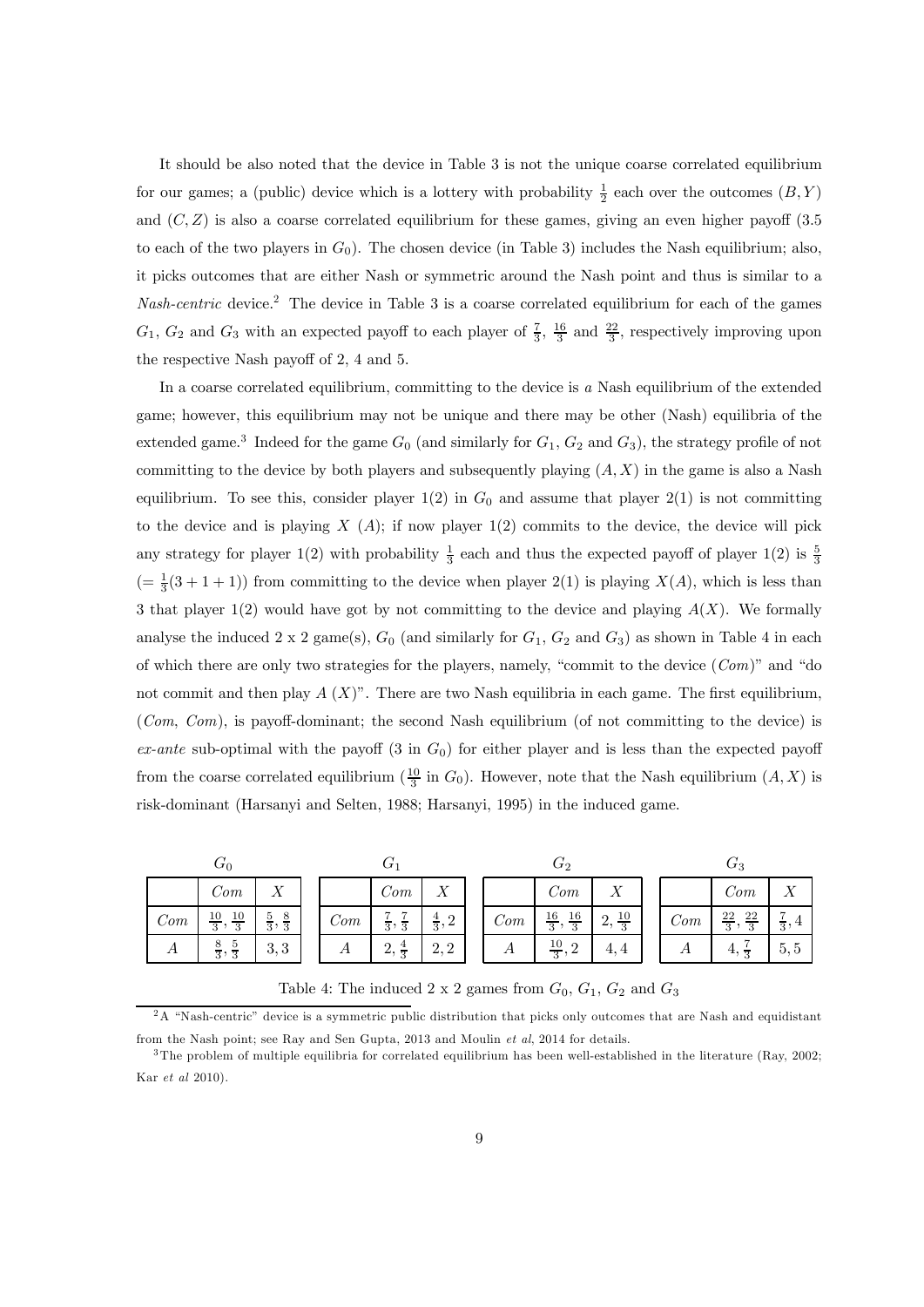## 3 EXPERIMENTAL DESIGN

Following the theoretical notions presented earlier, we first present our treatments and our own hypotheses, some of which are already confirmed in the existing literature. Our main purpose is to test the concept of coarse correlated equilibrium in our game(s). However, as a baseline, we first have two treatments in which we analyse the game  $G_0$  with the notions of Nash and correlation. In the first of these treatments, namely, the Nash treatment, we just use the game  $G_0$  without any kind of correlation device. We expect to find evidence from our Nash treatment in favour of our Hypothesis 1 as it is fairly well-established in the existing literature for such games with unique equilibrium outcomes.

**Hypothesis 1** In the Nash treatment (for the game  $G_0$ ), subjects do not play the dominated strategies, C and Y, and play the unique Nash equilibrium  $(A, X)$ .

In our second treatment, the *correlated treatment*, we use the device in Table 3 to send non-binding recommendations to the subjects to test whether these recommendations are followed or not, with the following hypothesis in mind, as the Nash point  $(A, X)$  is the only correlated equilibrium for the game  $G_0$ .

**Hypothesis 2** In the correlated treatment (for the game  $G_0$ ), subjects follow the recommendation  $(A, X)$ ; however, they do not follow the recommendations of  $(B, Y)$  and  $(C, Z)$  and instead play the unique Nash equilibrium of the game,  $(A, X)$ , in those cases.

This behaviour is based on the results in the literature on correlated equilibrium (see Cason and Sharma, 2007; Duffy and Feltovich, 2010; Bone et al, 2013; Duffy et al, 2017; Anbarci et al, 2018).

Finally, in the third treatment with the game  $G_0$ , the *coarse correlated treatment*, we use the same device (as in Table 3) as a commitment device, rather than for sending recommendations, to test the concept of coarse correlation. One could perhaps expect, as in the existing literature on correlated equilibrium, the theoretical prediction to be observed here, that is, the device will be accepted.

**Hypothesis 3** In the coarse correlated treatment, subjects commit to the device for the game  $G_0$ .

There could be a couple of justifications behind Hypothesis 3. One may expect individuals to accept the device with higher expected payoffs (than the Nash payoff). Also, as the structure of our device is similar to that of "sunspots" (Ray 2002; Polemarchakis and Ray, 2006), following the well-known experimental literature on sunspots (initiated by Duffy and Fisher, 2005), one may hypothesise that the theoretical notion of coarse correlation will be validated by our experiment as well. However, an alternative hypothesis can also be put forward here.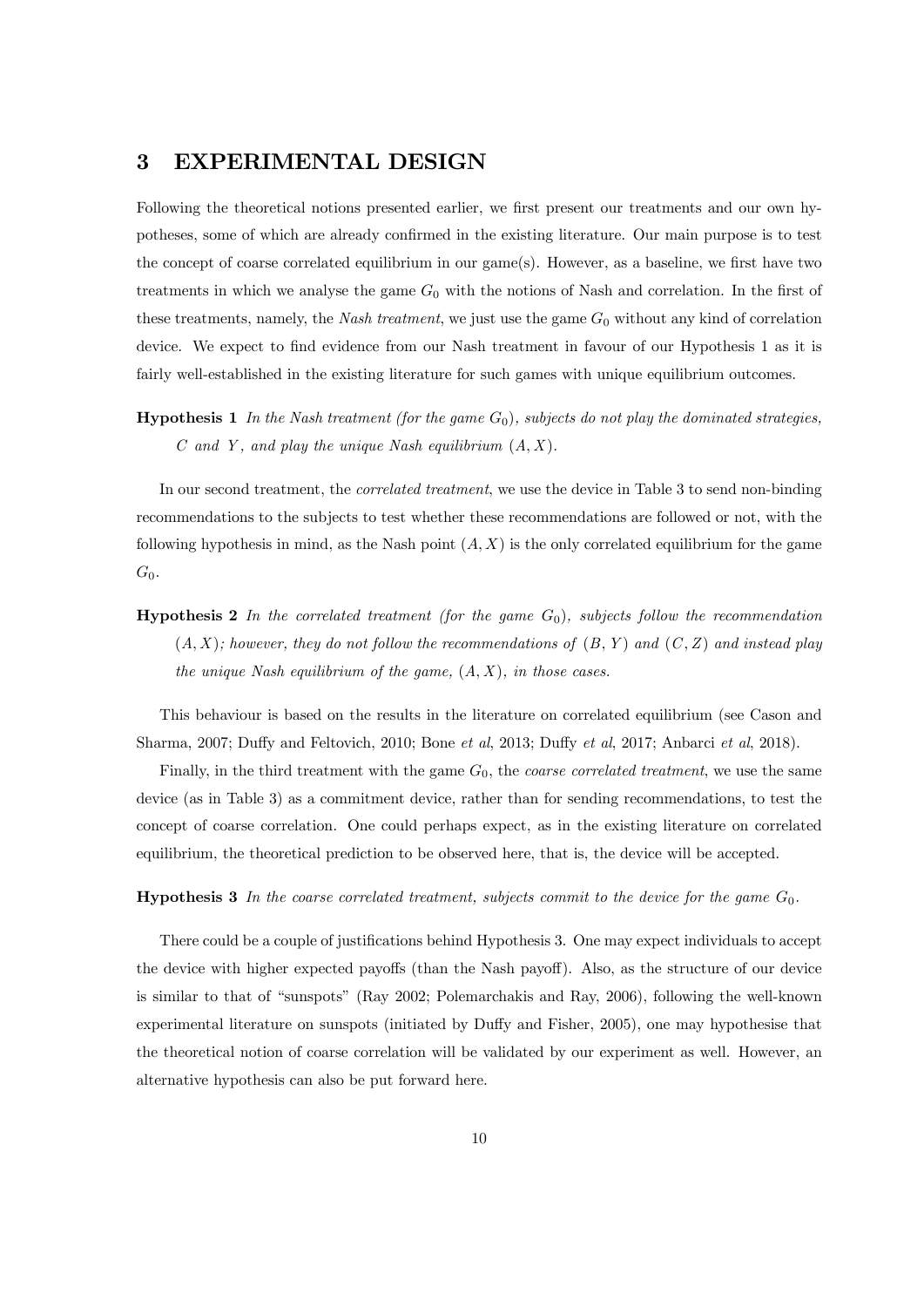## **Hypothesis 3a** In the coarse correlated treatment, subjects reject the device and then play  $(A, X)$  in the game  $G_0$ .

As we explained earlier, rejecting the device and playing  $(A, X)$  is the risk-dominant equilibrium in the induced game. Further, Hypothesis  $3a$  can be justified as the coarse correlated equilibrium results in unequal payoffs while the outcome  $(A, X)$  in the game may appear to be fair to the subjects. Along with this issue of *fairness* (Fehr and Schmidt, 1999), one may also note that although the expected payoff for an individual from accepting the device is higher than that from the Nash equilibrium of the game, however, the outcomes chosen by the device have consequences (Hammond, 1988); two of these three outcomes involve some inequality, in each of which a player, randomly chosen, gets more payoff than the other. Another motivation for our Hypothesis 3a could be how subjects behave in case of strategic uncertainty (see the literature on two-player coordination games with multiple equilibria that are Pareto ranked, e.g., Van Huyck et al, 1990).

The main result in this paper therefore will tell us which of the above two is more sustained. Moreover, as a robustness check for the coarse correlated treatment, we run two additional treatments. As it will be described more clearly below, in all our treatments, subjects interacted for a few rounds. The first robustness check aims to test whether behaviour changes when the interaction is repeated instead of an approximated one-shot interaction. To this end we run our fixed-match coarse correlated treatment, which follows the exact same structure as in the coarse correlated treatment, with the only difference being that the pair-matching remains fixed through all rounds. The multi-game coarse correlated treatment aims to test the validity of coarse correlation when the subjects face different games; here, subjects face the games  $G_1$ ,  $G_2$  and  $G_3$  as well as the original game  $G_0$ . In support of the robustness of our design, we expect both our fixed-match coarse correlated treatment and the multi-game coarse correlated treatment to have similar levels of accepting the device as in the coarse correlated treatment.

On top of these treatments involving games, we also run a couple of treatments in which we considered just the lottery part of the device. As a fair comparison, we study the differences, if any, between the choices made in the coarse correlated treatment with a lottery treatment that we call the paired lottery treatment. In this treatment, subjects have to choose between a safe option that yields payoffs  $\mathcal{L}3$  for both individuals in the pair, or a lottery which yields either  $(\mathcal{L}3, \mathcal{L}3)$  or  $(\mathcal{L}5, \mathcal{L}2)$  or  $(\text{\textsterling}2, \text{\textsterling}5)$ , with equal chances, for the two paired individuals respectively.

In the second, namely, the individual lottery treatment, the subjects are asked to choose among a sure outcome and a lottery to contrast with the coarse correlated treatment. In this choice problem, a participant has to choose between the lottery that picks one of three outcomes  $\mathcal{L}2$ ,  $\mathcal{L}3$  and  $\mathcal{L}5$ each with probability  $\frac{1}{3}$  and the sure (with probability 1) outcome of £3. We have designed two very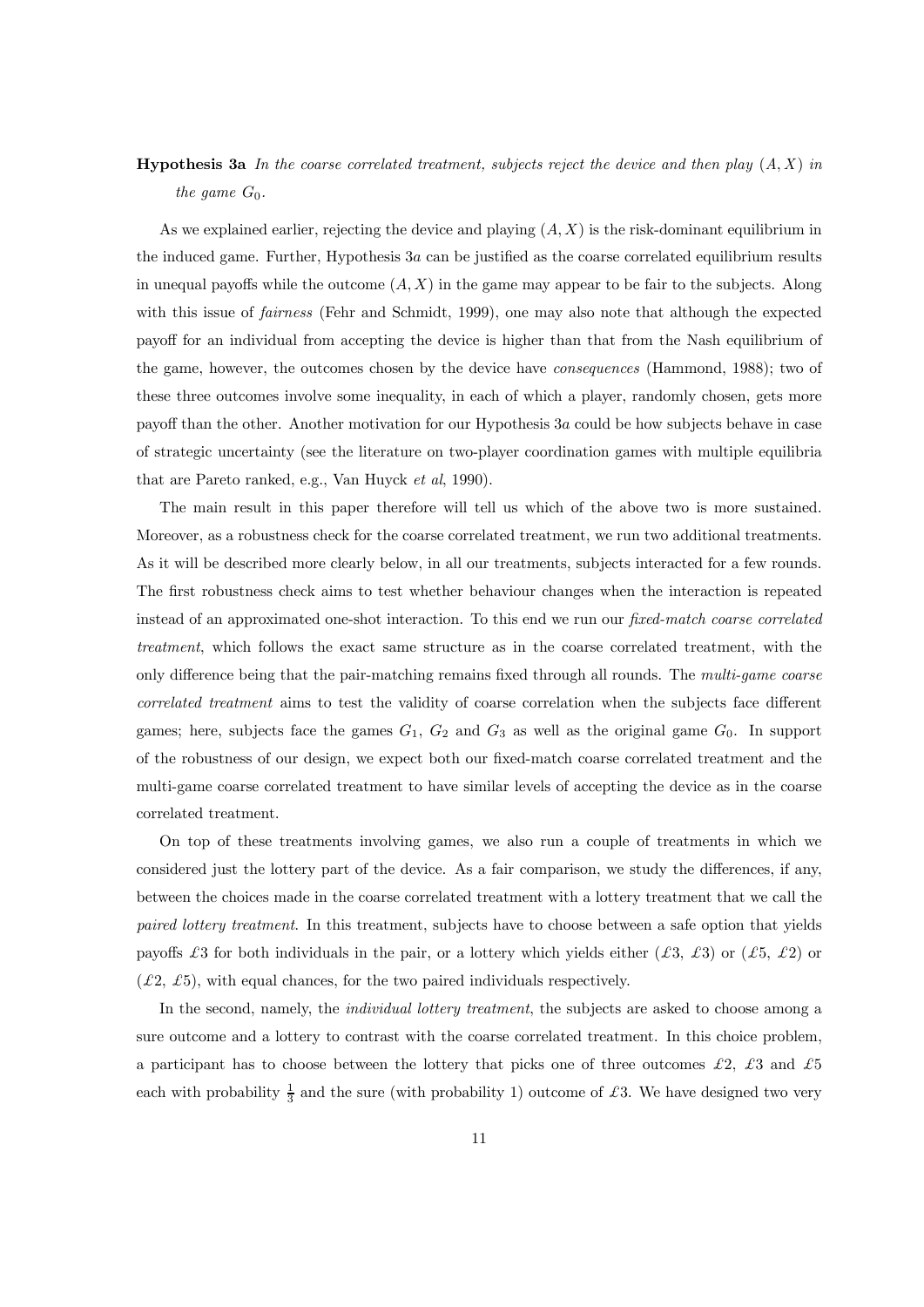similar individual choice problems that mirror the outcomes chosen by the device in the game  $G_0$  for two players; the only difference between these two choice problems used is the framing (the order) of the outcomes in the lottery (£2, £3 and £5 as opposed to £5, £3 and £2). Note that those who do accept the lottery (over the sure outcome of  $\mathcal{L}3$ ) are not necessarily risk-averse or risk-seeking; conversely, risk-neutral or risk-seeking individuals and even some risk-averse individuals (for whom the certainty equivalent is between  $\mathcal{L}3$  and  $\mathcal{L}\frac{10}{3}$  would accept the lottery. It is thus not designed to measure subjects' risk preferences. Indeed, choosing the lottery for an individual in our individual lottery treatment can be viewed as similar to accepting the device for a player in the coarse correlated treatment, whatever be their risk-attitude. The choices for the subjects in our lottery treatments and in the coarse correlated treatment are the same; moreover, the paired lottery treatment takes into consideration the interactive nature of payoffs. Therefore, one may assume  $ex$ -ante the following hypothesis.

Hypothesis 4 The level of accepting the lottery and committing to the device in (two) lottery treatments and (three) coarse correlated treatments are similar.

### 3.1 Design

In the Nash, correlated, coarse correlated, fixed-match coarse correlated and multi-game coarse correlated treatments involving the game(s), each subject was first assigned to a role of either a row or a column player, as the game(s) under investigation is (are) not symmetric. These roles were held fixed throughout the experiment. We labelled the row and column players as Red and Blue individuals respectively. In the paired lottery treatment, subjects were also split in two groups: Red and Blue and formed pairs; both individuals submitted their choices and the choice of one of the two was implemented; the subjects knew that for every round there was a 50% chance that their choice would be implemented. In the individual lottery treatment as well, subjects were split in two groups: Red and Blue. Red individuals could see the outcomes of the lottery in the order £3, £5, £2 while Blue individuals could see it in the form  $\mathcal{L}3$ ,  $\mathcal{L}2$ ,  $\mathcal{L}5$ . In both these lottery treatments, the subjects' type (Blue or Red) was fixed between rounds.

In all our treatments, subjects interacted for a total of 20 rounds. In every treatment, except obviously in the fixed-match coarse correlated treatment, there was a new random matching of pairs in every round; participants interacted in groups of 6 (6 are assigned as Blue individuals and 6 as Red individuals). This was implemented, following the common practice, in order to create an environment as close as possible to a one-shot interaction between subjects. In addition, there was no way for a participant to identify the opponent with whom they were matched. In the multi-game coarse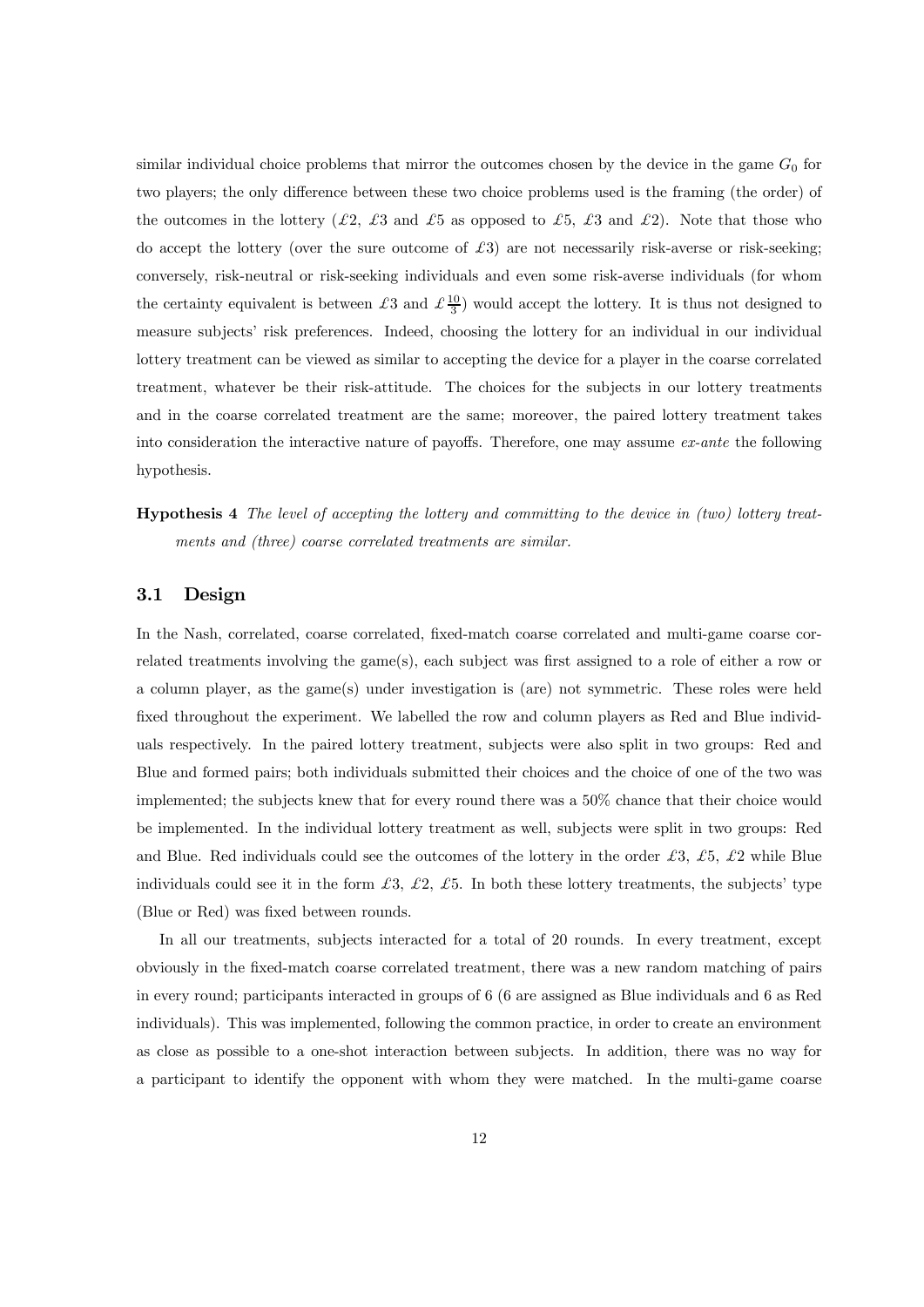correlated treatment, each game was played for 5 rounds and the games appeared in random order in an effort to mitigate potential order effects. In our study, we have collected data from several sessions, with one matching group consisting of 12 subjects in each session. Each subject participated in only one treatment. As the groups remain fixed during the experiment, each matching group represents an independent observation, except of course in the fixed-match coarse correlated treatment in which there are in total 12 independent observations.

| Treatment                               | #Subs. | $#$ Indep. Obs. | $#$ Rounds | $\#\text{Realised Obs.}$ |
|-----------------------------------------|--------|-----------------|------------|--------------------------|
| Paired lottery treatment                | 24     | $\overline{2}$  | 20         | 480                      |
| Individual lottery treatment            | 48     | 4               | 20         | 960                      |
| Nash treatment                          | 48     | 4               | 20         | 960                      |
| Correlated treatment                    | 48     | $\overline{4}$  | 20         | 960                      |
| Coarse correlated treatment             | 48     | 4               | 20         | 960                      |
| Fixed-match coarse correlated treatment | 24     | 12              | 20         | 480                      |
| Multi-game coarse correlated treatment  | 24     | 2               | 20         | 480                      |

The overview of the experimental sessions is summarised in Table 5 below.

Table 5: Experimental Design

## 3.2 Procedure

The experiment was conducted at the Lancaster Experimental Economics Lab (LExEL). In total, 264 subjects (out of which 53% were females) participated in seven treatments. The participants were mostly undergraduate students from the Lancaster University, from various fields of studies and were invited using the ORSEE recruitment system (Greiner, 2015). The experiment was computerised and the experimental software was developed in Python.

All sessions followed identical protocol. Upon arrival at the lab, participants were randomly allocated to computer terminals. At the beginning of a session, subjects were seated and given a set of printed experimental instructions (see the Online Appendix) which were also read aloud so as to ensure common knowledge. After the instructions phase, the participants were asked to complete a brief questionnaire (see the Online Appendix) to confirm that there were no misunderstandings regarding the game, the matching procedure, the correlation device and the payoffs. When the subjects had completed the questionnaire, we made sure that they had all the answers correct. The experiment did not proceed until every subject had the correct answers to these questions. Subjects could not communicate with each other, neither could they observe the choices of other participants during the experiment.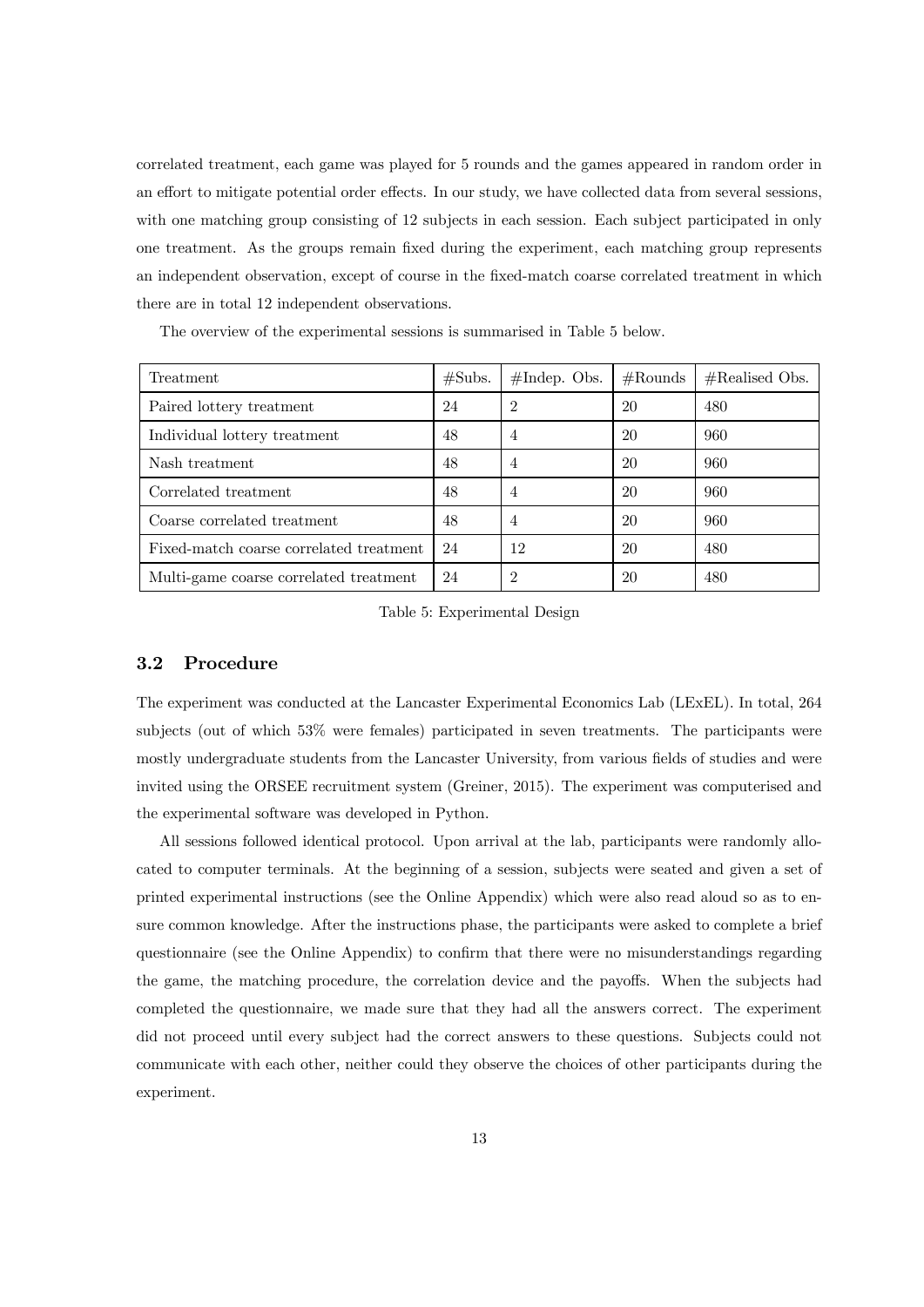Effort was made to use neutral language in the instructions for the experiment, to avoid any potential connotations. The actions in the games were represented as choices  $A, B$  and  $C(X, Y, A)$ for the row (column) player; the opponent player was labelled as the counterpart. Any recommendation in the correlated treatment was given in a format so that the subjects are not influenced (to follow the recommendations). Similarly, in the coarse correlated, fixed-match coarse correlated and the multigame coarse correlated treatments, the commitment choice was framed as whether a participant would like the computer to choose according to the device; it was made clear that the choice is entirely up to the participants.

For each round, subjects had 15 minutes (25 minutes in the coarse correlated, fixed-match coarse correlated and the multi-game coarse correlated treatments) for the first 10 rounds to confirm their choices and 1 minute (15 minutes in coarse correlated, fixed-match coarse correlated and the multigame coarse correlated treatments) for the remaining 10 rounds. If no decision was made by that time, the software was programmed to randomly pick one of the choices in the corresponding treatment.<sup>4</sup>

In the individual lottery, paired lottery and Nash treatments, subjects simply clicked on their preferred choice and when ready, they could confirm their choice by clicking the "OK" button. The framework in the correlated treatment was the same as in the Nash treatment with the difference that now an individual recommendation was made to the pair on what action to choose. The software was programmed to generate i.i.d. recommendations for each pair, based on a uniform distribution over the three possible outcomes. The recommendations were uniquely generated for each session in the correlated treatment. In the correlated, coarse correlated, fixed-match coarse correlated and the multi-game coarse correlated treatments, the device was commonly known to the players and was implemented using a random number generator programmed to create recommendations or actions based on the probability distribution of the device.

In the coarse correlated, fixed-match coarse correlated and the multi-game coarse correlated treatments, the choice was made in one or two stages, depending on whether subjects were willing to commit to the correlation device or not. During the first stage, the subjects could see the correlation device and were asked whether they would like to allow the computer to make a choice for them (equivalent to committing to the device). There are three possible cases: (1) if both members of the pair did not want to commit, then the second stage appeared on their screens, identical to the framework of the Nash treatment (the corresponding game without any correlation device or recommendations), in which the subjects could choose their preferred action; (2) in the case where both members of the pair were willing to commit to the device, there was no second stage, the computer was randomly choosing one of the possible three outcomes and the subjects were receiving the corresponding payoff; (3) finally,

<sup>&</sup>lt;sup>4</sup>This happened overall only in 9 cases in various sessions. The results are identical even if we omit these observations.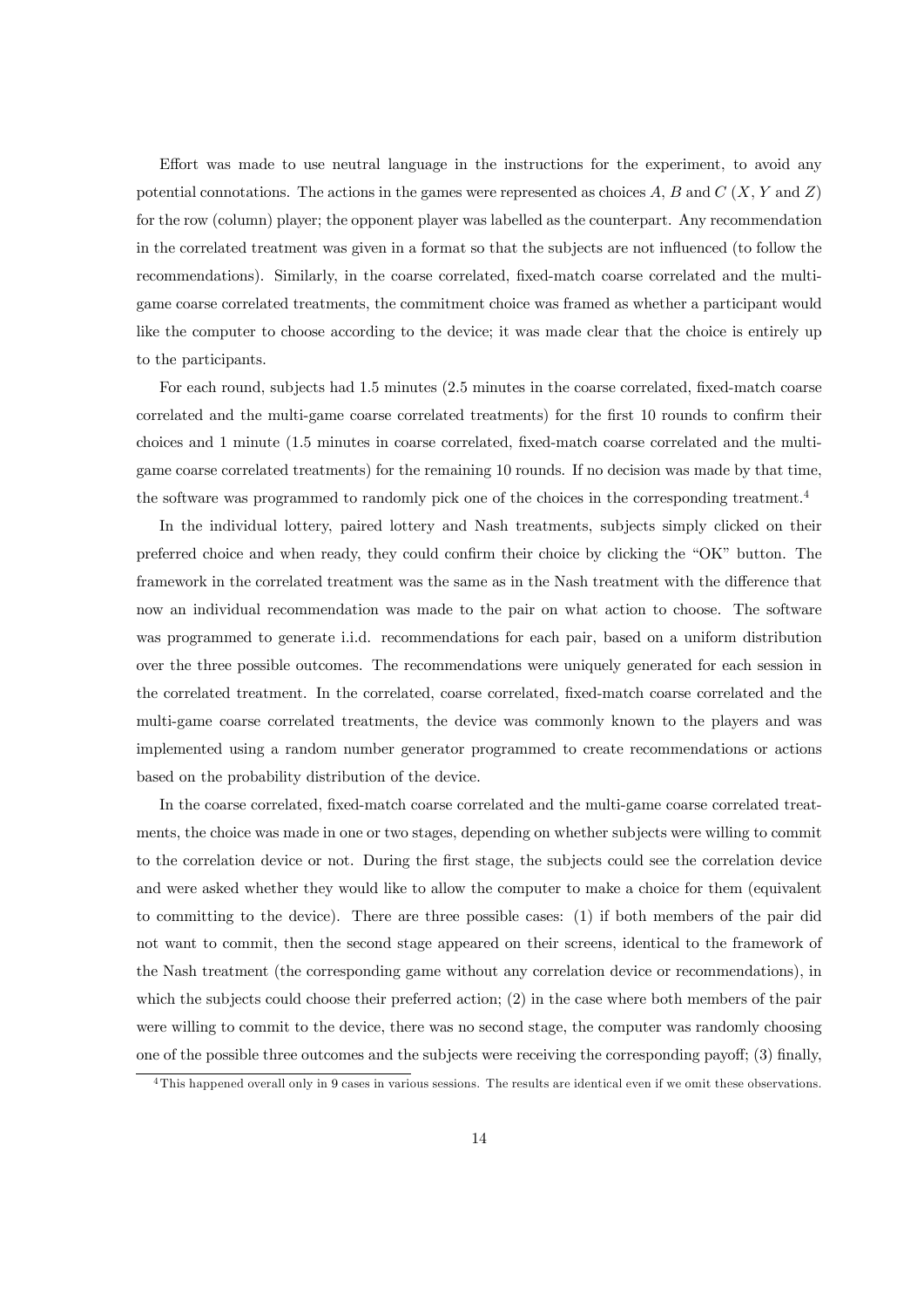if a member of the pair wanted to commit and the other did not, then the latter could see the second stage of the game and indicate her choice while for the former, the choice was randomly made by the computer based on the correlation device; the payoff was then determined by the combination of the randomly chosen action by the computer and the action that the other individual picked. Note that in the various coarse correlated treatments, when a subject chooses to reject the device, the subject is not informed (before own action choice) whether or not the opponent chose also to reject the device.

At the end of each round, after the subjects have made and confirmed their choices, they were given the relevant feedback. In the individual and paired lottery treatments, the subjects were informed about their payoffs in that round; in the paired lottery treatment, the pair was also informed of whose choice was implemented by the computer. In the Nash, correlated, coarse correlated, fixed-match coarse correlated and the multi-game coarse correlated treatments, the subjects were informed of own and opponent's choice, own and opponent's payoff, plus, own and opponent's recommendation (in the correlated treatment), own and opponent's commitment choice (in the coarse correlated, fixed-match coarse correlated and the multi-game coarse correlated treatments).

After 20 rounds, the experimental session ended and the subjects were privately paid, according to their point earnings. In all the treatments, we used an exchange rate of 1:1 ( $\pounds$ 1 per point).<sup>5</sup> For the payment, the random incentive mechanism was implemented; two rounds out of the total 20 were randomly selected for all the participants. The payments were made in private and in cash, directly after the end of the experiment. The average payment was £9.94 including a show-up fee of £3.00 and the experimental sessions lasted less than 45 minutes that correspond to an approximate hourly rate of £1325 (\$1723) which is considerably higher than usual student-jobs in the UK that offer about £8.00 (\$10.40) per hour.

# 4 RESULTS & ANALYSIS

We first provide a descriptive analysis of our results from our experimental sessions.

#### 4.1 Nash and Correlated Treatments

 $(A, X)$ , which is the unique outcome of the iterative elimination of strictly dominated strategies and thus the unique Nash equilibrium outcome, is played in our Nash treatment; overall, 433 out of 480  $(90.2\%)$  of the outcomes played is the Nash equilibrium outcome,  $(A, X)$ . We also note that the two

 $5$ Due to the 1:1 exchange rate, no rounding of payments was needed; subjects were paid exactly what they had earned. This keeps the connection between real incentives and the incentives stated in the instructions, which is perhaps lost in many experiments using rounding.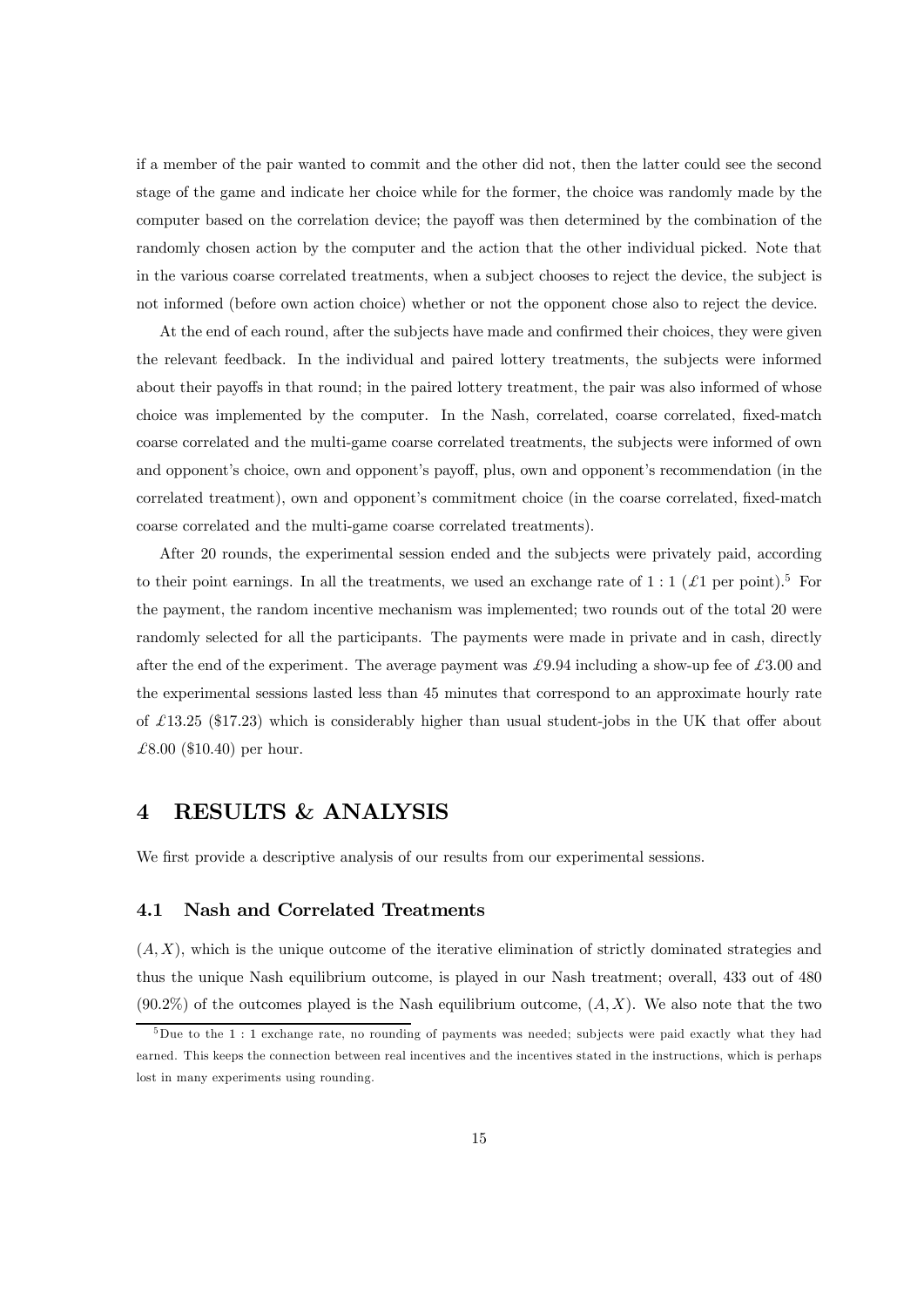strictly dominated strategies in the game,  $C$  (for row players) and  $Y$  (for column players) have been chosen only in 10 (21%) and 5 (11%) cases, respectively. In line with the existing literature, our Hypothesis 1 thus finds support in the observed data from this treatment.

To check whether the frequency of the Nash outcome  $(A, X)$  played is increasing (over time) or not, we formally compared the frequency of the outcome  $(A, X)$  and the individual choices of A and X in the first 5 rounds with that in the final 5 rounds using a suitable parametric z-test and found that the difference is indeed statistically significant.6

## Finding 1 The dominated strategies, C and Y, have not been chosen by the subjects in the Nash treatment. The Nash equilibrium,  $(A, X)$ , is played, with an increasing trend over time.

We then look at the correlation device used for the game in the correlated treatment and check whether the individuals followed the recommendations from the device or not. In theory, the correlation device first selects one of the three possible outcomes,  $(A, X)$ ,  $(B, Y)$  and  $(C, Z)$  with probability  $\frac{1}{3}$ each; indeed, the actual frequencies of these recommendations in our correlated treatment were 163  $(34\%)$ , 149 (31%) and 168 (35%), respectively. We do find that the Nash equilibrium outcome  $(A, X)$ , when recommended, is followed in 145 (out of 163) times; furthermore,  $(A, X)$  is the most frequently chosen outcome given the other two recommendations, respectively, 101 (out of 149) and 111 (out of 168) times. We also note that overall in this treatment, A is chosen by row players (426 times; 88.8%) and  $X$  by column players (395 times; 82.3%). One may be interested in checking whether following or playing  $(A, X)$  increased over time or not; we do observe an increasing trend of playing  $(A, X)$  over time.<sup>7</sup>

# **Finding 2** The outcome  $(A, X)$  has been played when recommended, however the recommendations  $(B, Y)$  and  $(C, Z)$  have not been followed and instead  $(A, X)$  has been played; in all these three cases, the strategy profile  $(A, X)$  has been played with an increasing trend over time.

Based on Finding 2 above, we can say our experimental data support Hypothesis 2 that the individuals play  $(A, X)$ , either by following the (good) recommendation of playing  $(A, X)$  or not following other recommendations and instead playing the unique Nash equilibrium of the game. As already

 $6$ As independent observations, here we considered the session averages of the frequencies and compared them. The p-value for the outcome  $(A, X)$  is 0.000 and those for the individual strategies A and X respectively are 0.004 and 0.048. 7As in the Nash treatment, here as well, we considered the session averages as independent observations. The difference in the percentages of playing  $(A, X)$  when  $(A, X)$  has been recommended for rounds 1−5 (76.3%) and for rounds 16−20

<sup>(97.7%)</sup> is indeed statistically significant at 5% level ( $p = 0.034$ ), based on a (parametric) z-test; similarly, the difference in the corresponding percentages from any recommendations (56.7% and 86.7%) is also statistically significant at 5% level  $(p = 0.037)$ .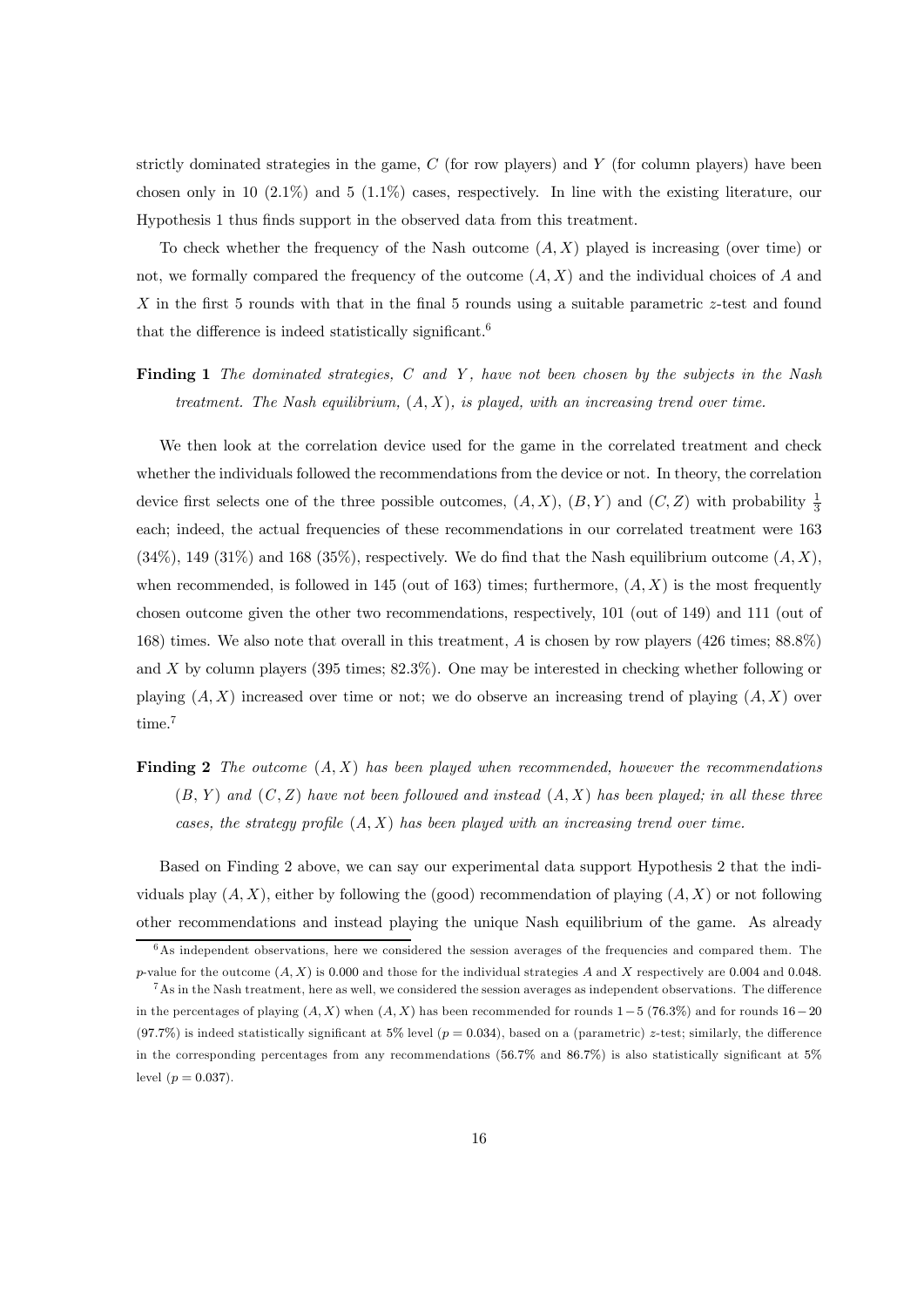mentioned, results similar to our Finding 2 are well-established in the experimental literature on correlated equilibrium (see Cason and Sharma, 2007; Duffy and Feltovich, 2010; Bone et al, 2013; Duffy et al, 2017; Anbarci et al, 2018).

#### 4.2 Coarse Correlated Treatments

In our coarse correlated treatment, only 31 out of 480 (65%) pairs (that is, both individuals in a pair) committed to the device to get the expected payoff of  $\frac{10}{3}$ .<sup>8</sup> On the other hand, in 305 pairs (635%), both players did not commit to the correlation device. The frequencies (and the percentages) of individually committing to the device over 20 rounds (that is, out of 480 observations each, for row and for column players) are 119 (248%) and 92 (192%), respectively. This difference between the row and column players' committing is not significant  $(p = 0.482)$ ; however, we do note a statistically significant decreasing time-trend for the individual players committing to the device  $(p = 0.000)^9$ 

We summarise our finding for the coarse correlated treatment which turns out to be robust against both variations, the fixed-match coarse correlated treatment and the multi-game coarse correlated treatment.

# Finding 3 A low proportion of subjects committed to the device in the coarse correlated treatment, less so over time.

Based on Finding 3 above, we can say that our Hypothesis  $3a$  finds support in our data.

In the fixed-match coarse correlated treatment, only 22 out of 240 (92%) pairs committed to the device which is not significantly  $(p = 0.190)$  different from that  $(6.5\%)$  in the main coarse correlated treatment, as reported above. The frequencies (and the percentages) of individually committing to the device in this treatment are 41 out of 240 (171%) and in 42 out of 240 (175%) respectively for row and column players; these percentages clearly are not significantly different  $(p = 0.903)$ .

In our multi-game coarse correlated treatment, only 11 out of 240 (46%) pairs committed to the device, which is also not significantly different  $(p = 0.312)$  from the main coarse correlated treatment. The frequencies (and the percentages) of individually committing to the device in this treatment are 58 out of 240 (242%) and in 43 out of 240 (179%) respectively for row and column players; unlike the fixed-match coarse correlated treatment, these percentages are however indeed significantly different at 10\% level ( $p = 0.093$ ).

 ${}^8$ In these 31 cases, the chosen (picked by the computer at random) outcomes are:  $(A, X)$  in 10 cases,  $(B, Y)$  in 9 cases and  $(C, Z)$  in the rest 12 times, with the individual average payoffs in these observations being 3.09 and 3.38 for row and column players, respectively.

<sup>&</sup>lt;sup>9</sup>As earlier, we considered the session averages as independent observations.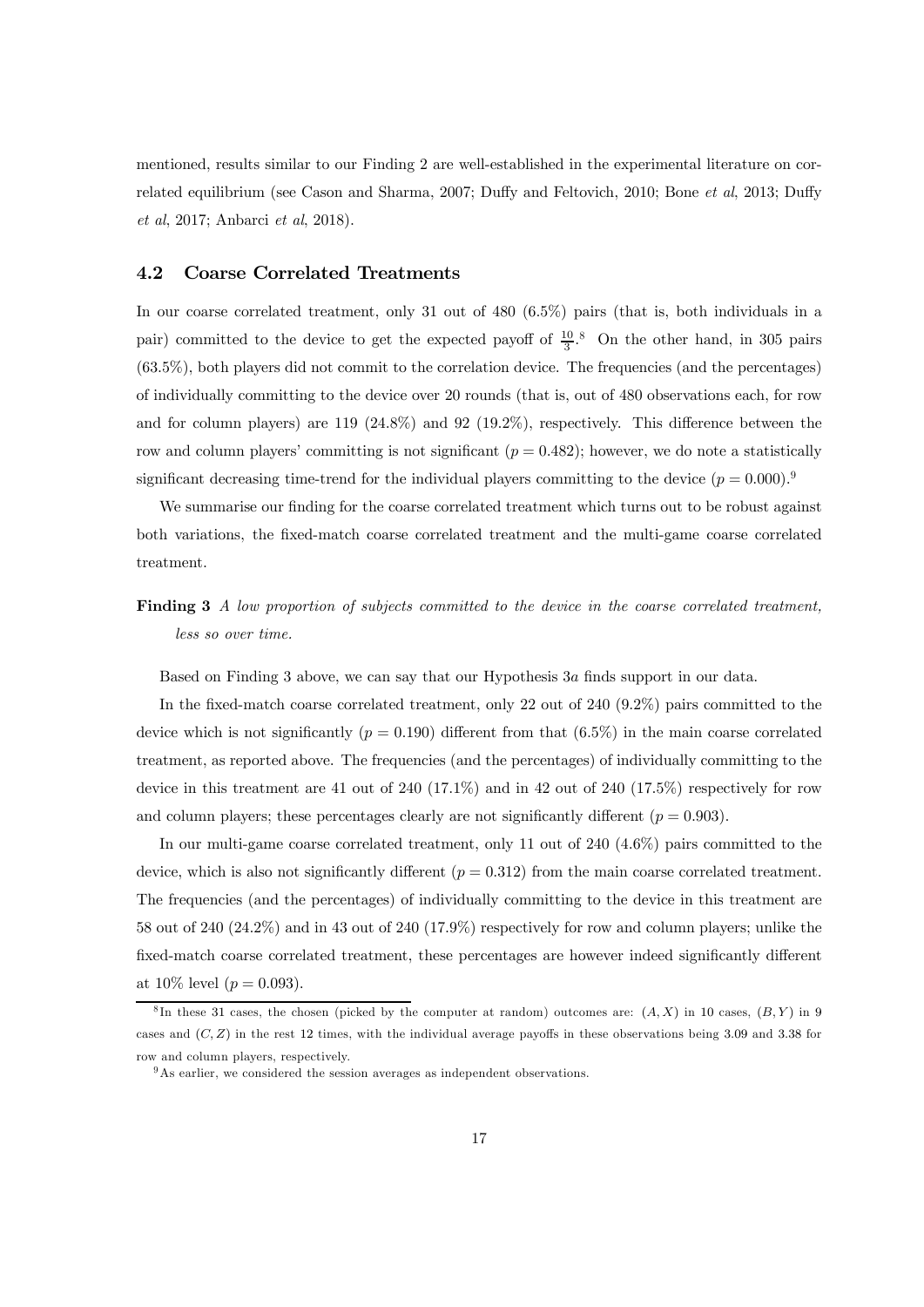#### 4.3 Playing Nash

We first focus on how individual behaviour in our baseline game varied in different treatments, in particular, on the choice of  $A$  and  $X$  (over  $B$ ,  $C$  and  $Y$ ,  $Z$ ) in the games in our Nash, correlated and coarse correlated treatments and see if there is any important differences across these series.

As already noted, in our correlated treatment, having received recommendations of either  $(B, Y)$ or  $(C, Z)$ , the individuals chose the outcome  $(A, X)$  in 212 out of 317 cases (66.88%). We also observed in our coarse correlated treatment, in 305 pairs out of 480 (635%), both players did not commit to the correlation device; having rejected the device, these pairs played the game (as in the Nash treatment) and they chose the outcome  $(A, X)$  in 238 out of these 305 cases (78%). In the fixed-match coarse correlated treatment, we found both players did not commit to the device in 179 pairs out of 240 (74.6%); having rejected the device, these pairs played the outcome  $(A, X)$  in 138 out of 179 cases (771%). Finally, in our multi-game coarse correlated treatment, we found both players did not commit to the device in 150 pairs out of 240 (625%); having rejected the device, these pairs played the outcome  $(A, X)$  in 127 cases (84.6%). Also, we can report that the percentage of playing  $(A, X)$  in our Nash treatment (90.2%, as reported above) is significantly different from those in the correlated ( $p = 0.000$ ) and borderline significant from those in the coarse correlated  $(p = 0.059)$  treatments.

We now display these findings in one figure to compare the frequencies of playing  $(A, X)$  in our different treatments. Figure 1 below presents in six different scenarios from our treatments, the proportions of  $(A, X)$  played respectively in (i) the Nash treatment, (ii) the correlated treatment, conditional on the recommendation of  $(A, X)$  only, (iii) the correlated treatment, conditional on the recommendations of either  $(B, Y)$  or  $(C, Z)$ , (iv) the coarse correlated treatment conditional on rejecting the device, (v) the fixed-match coarse correlated treatment conditional on rejecting the device and (vi) the multi-game coarse correlated treatment conditional on rejecting the device.

In Figure 1 below, the average percentages are shown in 5-period blocks, as they are quite noisy. The multi-game coarse correlated treatment data includes all the games.10 We here note that all the plots in Figure 1 follow the same pattern with an increasing trend to play  $(A, X)$ . We have indeed performed necessary tests to check if there is any significant difference in the proportions of playing  $(A, X)$  among these cases, involving 15 pairwise comparisons and have found no significant differences.

 $10$  One may present specific information about how this behaviour varied across different games in the multi-game coarse correlated treatment, separately for each game; however, we find no systematic differences among these games.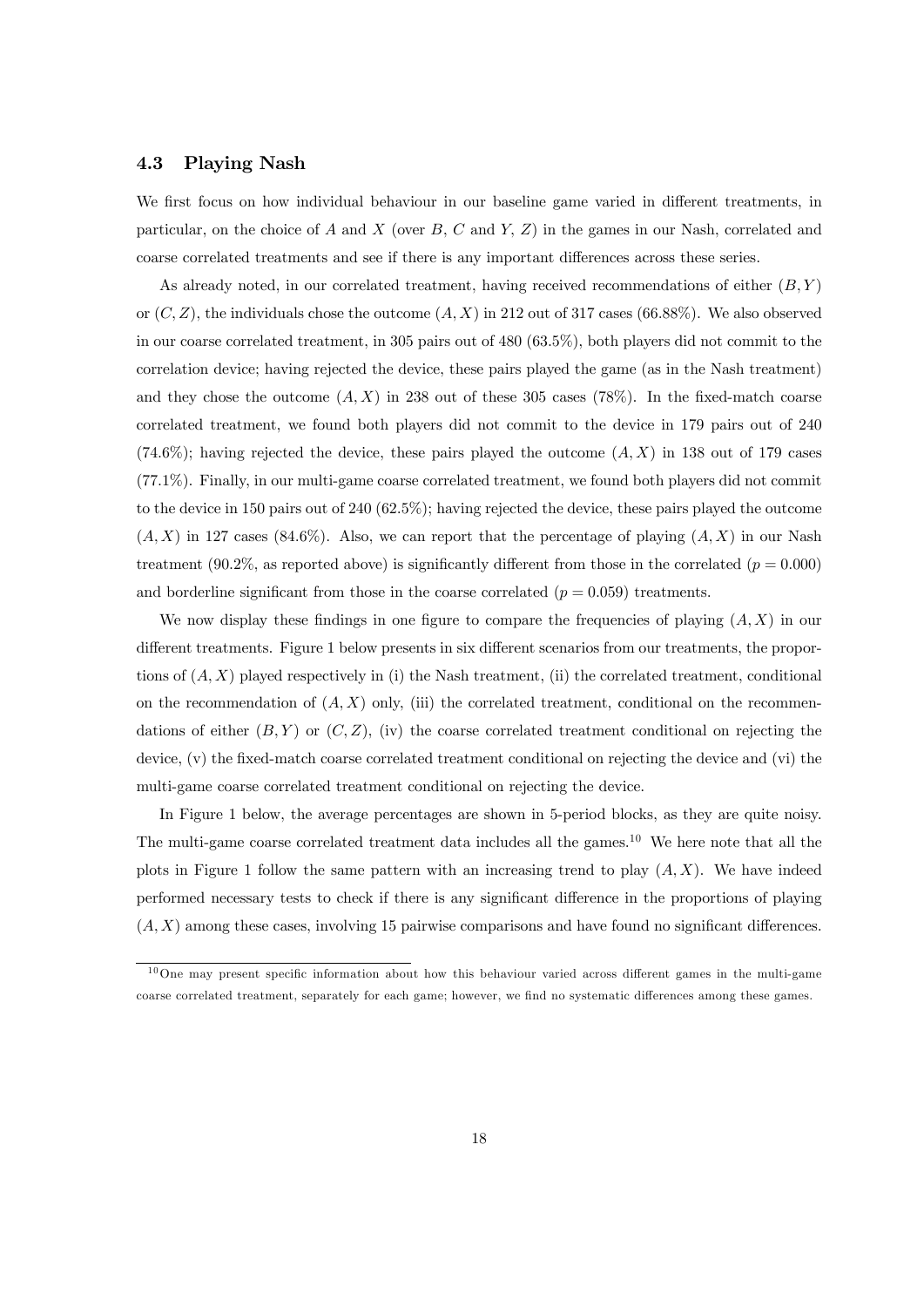

Figure 1: Playing  $(A, X)$  in different scenarios.

### 4.4 Lottery Treatments: Paired and Individual

In contrast with the different coarse correlated treatments, we observe that 317 out of 480 (66%) individuals accepted our paired lottery and thereby asked the computer to make the choice for them and their counterparts. The frequencies (and the percentages) of accepting the paired lottery by the two different types of individuals are 166 out of 240 (692%) and 152 out of 240 (633%), respectively for the Red and Blue individuals; these percentages are not significantly different.<sup>11</sup> Also, we find that there is no significant difference between the percentages in the first and the last five rounds for either types ( $p = 0.439$  for Red and  $p = 0.456$  for Blue), indicating no time-trend in accepting the paired lottery.

We then observe in our individual lottery treatment that 681 out of 960 (70.9%) individual choices accepted the lottery, in comparison to 317 out of 480 (66%) in the paired lottery, as reported above; this difference (between these two percentages) is indeed not statistically significant ( $p = 0.057$ ). 345 out of 480 (719%) individual choices of the Red type and 336 out of 480 (70%) Blue individual choices

<sup>&</sup>lt;sup>11</sup> We considered the subject averages as independent observations to compare them. The  $p$ -value for the total frequency is 0421.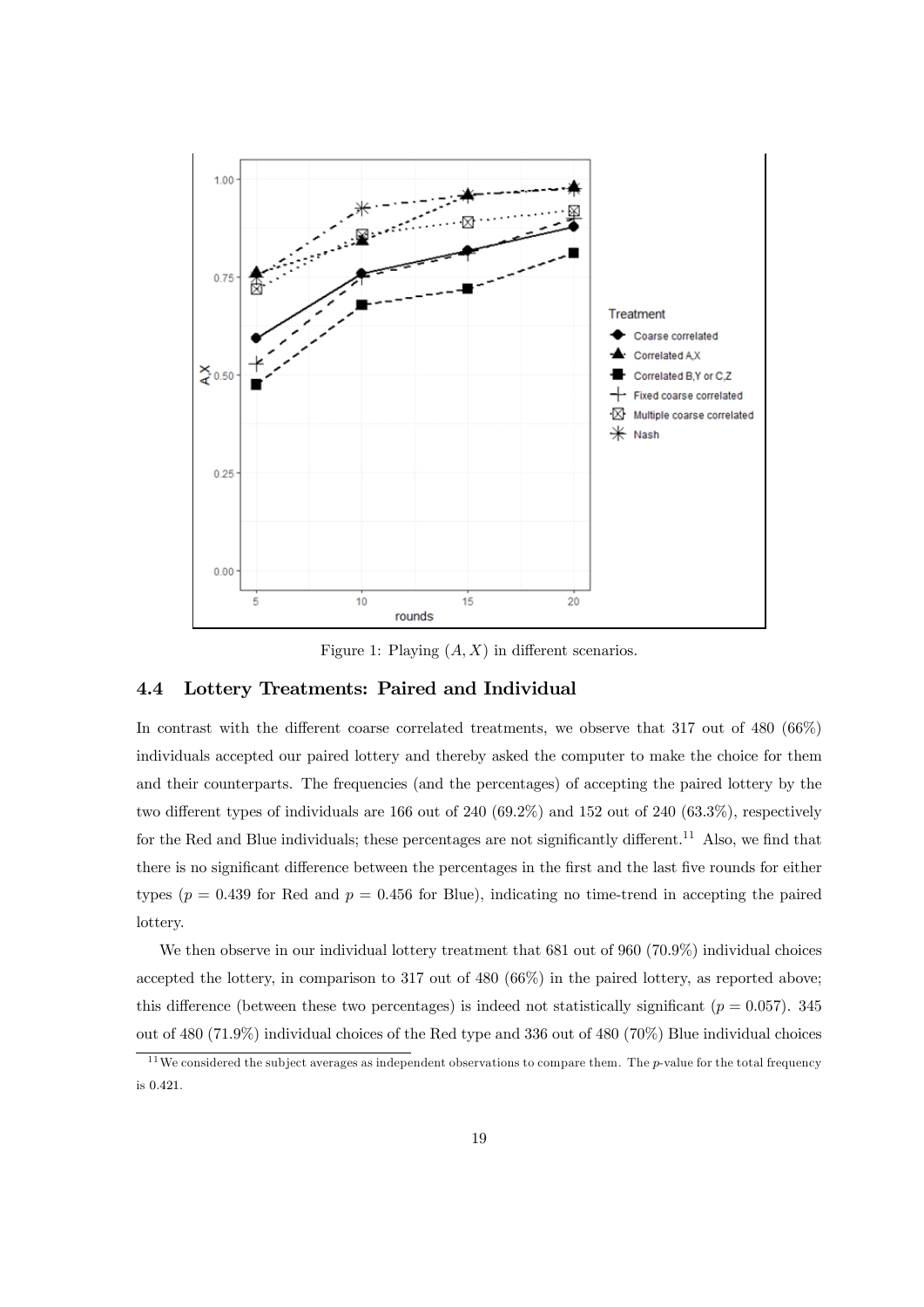accepted the computerised lottery.<sup>12</sup> As in the paired lottery treatment, we find that these percentages of accepting the lottery are not statistically different between the two types  $(p = 0.522)$ .

We thus conclude that the findings from the paired lottery treatment are very similar to those in the individual lottery treatment. Our conclusion in this subsection therefore is that most (about 7 out of 10) individuals preferred the given lottery with an expected payoff of  $\frac{10}{3}$  to the sure outcome of 3 which indicates that they are either risk-neutral or risk-seeking or at best mildly risk averse; we also confirm that there is no framing effect in this case as the individuals of Blue type did not find the lottery less attractive than the individuals of Red type did.

# Finding 4 A high proportion of individuals accepted the lottery in the paired and individual lottery treatment.

Finding 4 above is in direct contrast with our finding from the coarse correlated treatment (Finding 3) in which a very low proportion of subjects committed to the correlation device, less so over time; based on Finding 4, one can say that our Hypothesis 4 does not find support in our data.

### 4.5 Accepting the Device / Lottery

We now show in one figure the frequencies of accepting the correlation device and choosing the lottery in our different treatments. Figure 2 below presents in five different scenarios from our treatments, the proportions of accepting the device or the lottery respectively in (i) the coarse correlated treatment, (ii) the fixed-match coarse correlated treatment (iii) the multi-game coarse correlated treatment conditional on rejecting the device (iv) paired lottery treatment, and (v) individual lottery treatment. As in Figure 1, the average percentages are shown in 5-period blocks in Figure 2; the multi-game coarse correlated treatment data includes all the games.<sup>13</sup>

 $12$  The realised average payoffs from the lottery for these individuals respectively were £3.32 for the Red group and  $£3.34$  for the Blue group.

<sup>&</sup>lt;sup>13</sup>One may present data across different games in the multi-game coarse correlated treatment, separately for each game; however, as in Figure 1, we find no systematic differences among these games.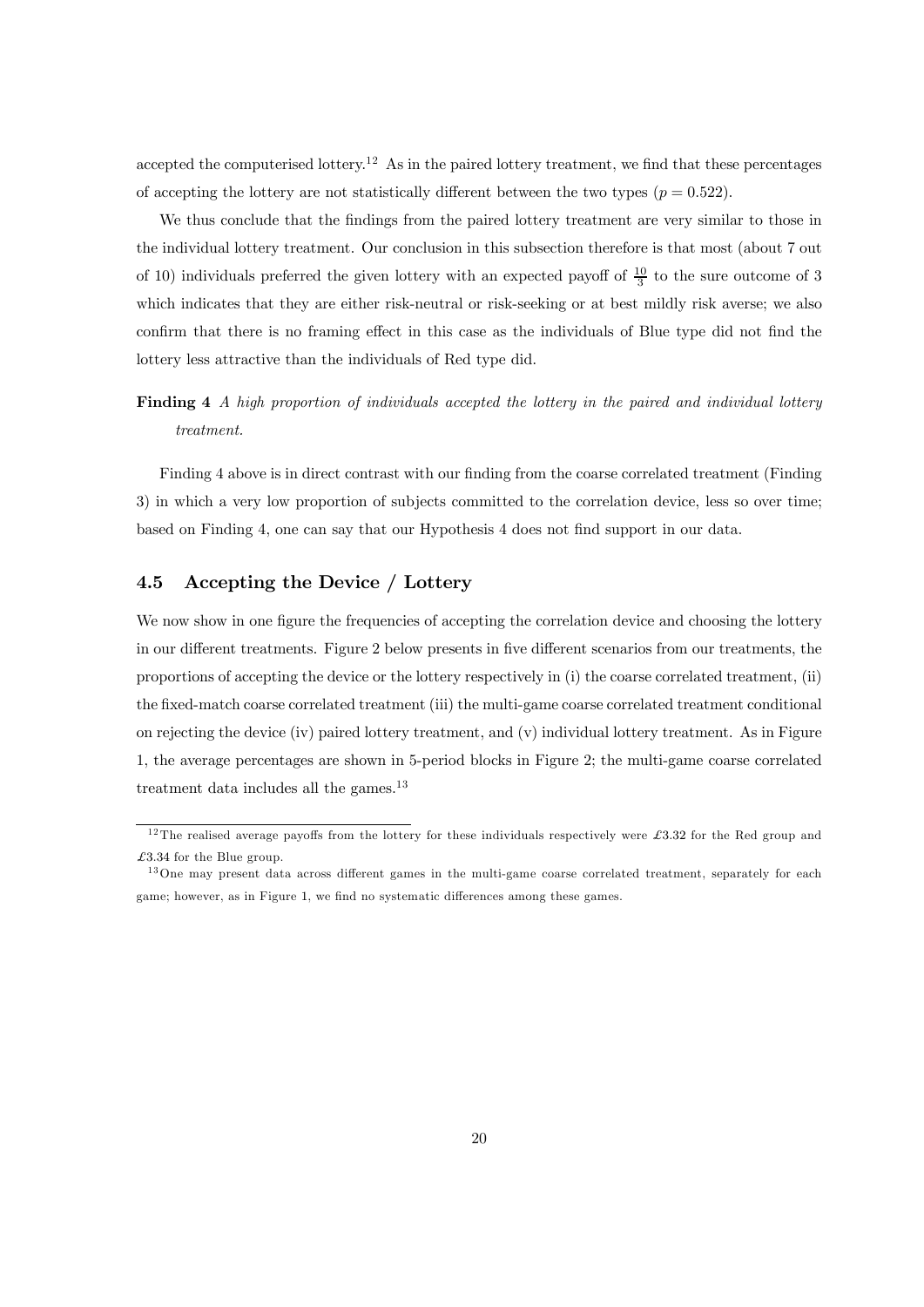

Figure 2: Accepting the correlation device or the lottery.

Figure 2 clearly shows that choosing the lottery is very common in our (paired and individual) lottery treatments, whereas accepting the device is fairly rare in various coarse correlated treatments. We can thus reject Hypothesis 3 and instead conclude that Hypothesis 3a finds support in our experiment. As explained earlier, this observed phenomenon of not committing to the device can be explained as an equilibrium behaviour as well. We also conclude that the findings for the coarse correlated treatment are robust against a change of our design to a fixed-match and also when we change the payoffs in the game suitably.

We now report our findings from Probit regressions to assess the choice of committing to the device or accepting the lottery (that serves as our dependent variable). The independent variables used are Round that takes integer values from 2 to 20 for different rounds, Row (takes value 1 when the individual is a row player), *PastCommit* (takes value 1 when the device or the lottery was committed to in the previous round) and *PastOppoCommit* (takes value 1 when the device was committed to by the opponent in the previous round).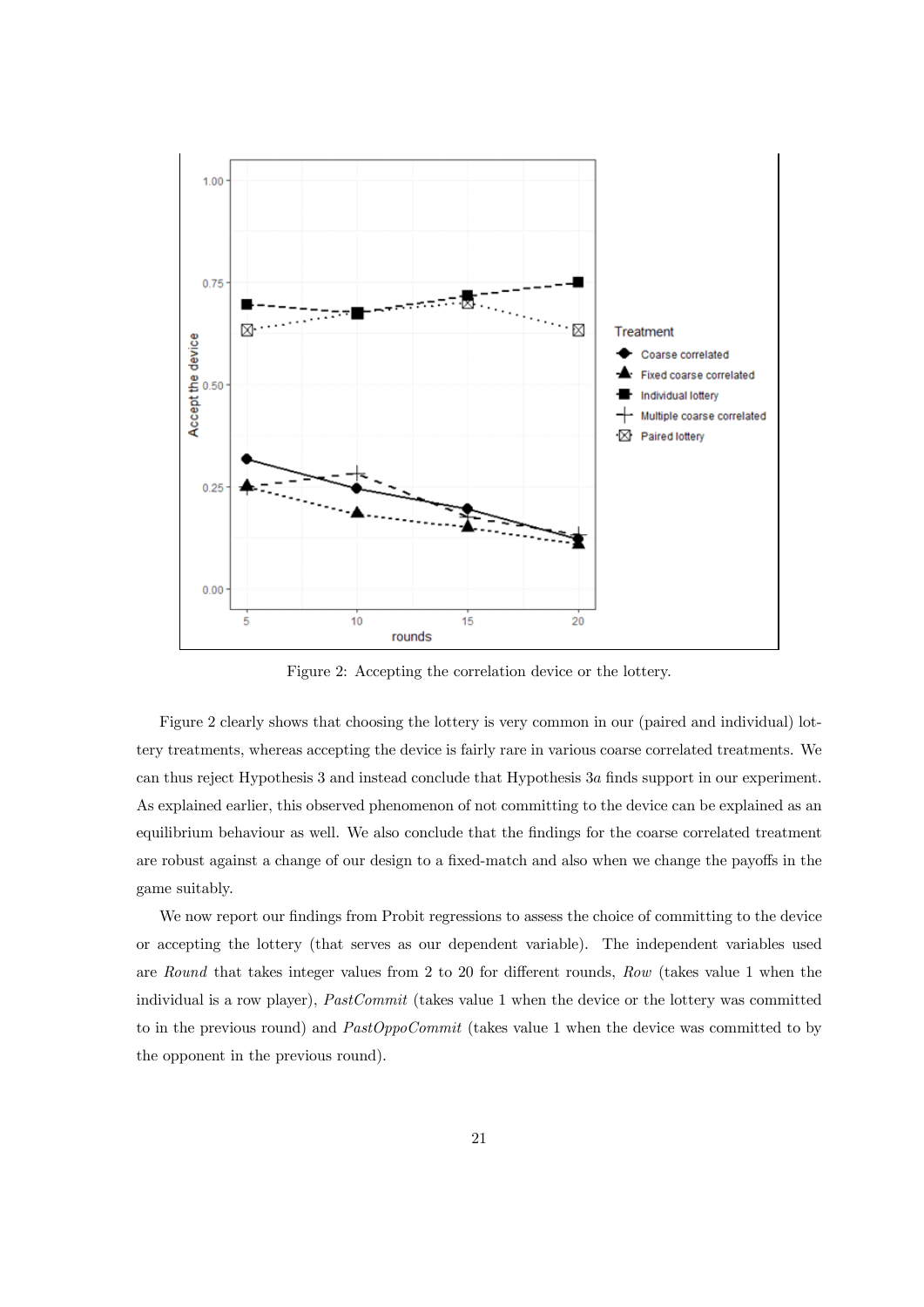We first estimate the model using the pooled data from the coarse correlated, the multi-game coarse correlated and the fixed-match coarse correlated treatments. Dummies are used for the fixedmatch treatment and for the three different games played in the multi-game treatment  $(G_0)$  being the baseline). Table 6 below presents the marginal effects from this Probit regression.14

| Dependent Variable: <i>Commit</i> = 1, if the device is committed to; = 0, otherwise             |                  |                        |             |  |  |  |
|--------------------------------------------------------------------------------------------------|------------------|------------------------|-------------|--|--|--|
| Number of observations: 1824; Pseudo $R^2 = 0.3459$                                              |                  |                        |             |  |  |  |
| Independent Variables                                                                            | Marginal Effects | Robust Standard Errors | $p$ -values |  |  |  |
| Round                                                                                            | $-0.0074***$     | 0.002                  | 0.000       |  |  |  |
| Row                                                                                              | 0.0336           | 0.030                  | 0.257       |  |  |  |
| PastCommit                                                                                       | $0.3182***$      | 0.050                  | 0.000       |  |  |  |
| PastOppoCommit                                                                                   | $0.1554***$      | 0.031                  | 0.000       |  |  |  |
| Fixed Treatment Dummy                                                                            | $-0.0393$        | 0.030                  | 0.191       |  |  |  |
| $G_1$ Dummy                                                                                      | $-0.0172$        | 0.036                  | 0.631       |  |  |  |
| $G_2$ Dummy                                                                                      | 0.0533           | 0.050                  | 0.287       |  |  |  |
| $G_3$ Dummy                                                                                      | 0.0252           | 0.040                  | 0.524       |  |  |  |
| Note: $*$ denotes significance at the 10% level, $**$ at the 5% level and $***$ at the 1% level. |                  |                        |             |  |  |  |

Table 6: Probit regression on accepting the device in different coarse correlated treatments

From Table 6, we conclude that not committing to the coarse correlation device significantly increases with time; a subject is more likely not to commit in a round if the subject or the opponent has not committed in the previous round.15

We then estimate a model based on the pooled data from the paired and the individual lottery treatments. Accepting the lottery now is our dependent variable; we use the same independent variables as above (Round, Row and PastCommit) except the PastOppoCommit as it is not available for the individual lottery treatment. An appropriate dummy variable is used for the paired lottery treatment (individual lottery treatment being the baseline). Table 7 below presents the marginal effects from this Probit regression.

<sup>&</sup>lt;sup>14</sup> This regression uses one-way clustering, nested only at the session level; there is no further benefit in doing two-way clustering as our session-clustering takes care of all individual correlation and generates virtually the same results both in terms of estimates and of standard errors.

<sup>&</sup>lt;sup>15</sup>Note that both variables  $PastCommit$  and  $PastOppoCommit$  are lagged and thus we also ran a couple of more regressions, one without the PastCommit variable and the other without both PastCommit and PastOppoCommit and obtained very similar results.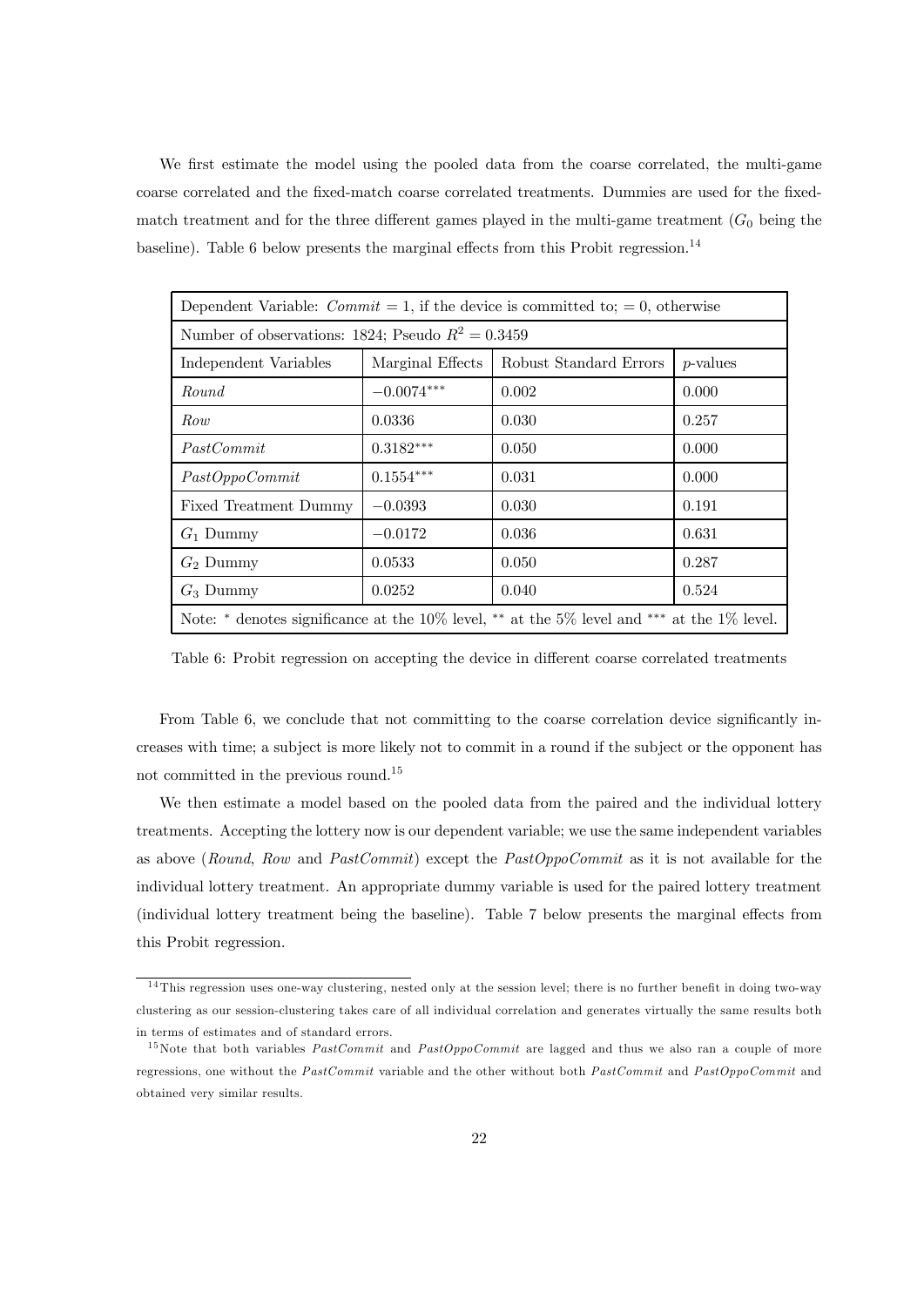| Dependent Variable: $Accept = 1$ , if the lottery is chosen; $= 0$ , otherwise                   |             |       |       |  |  |  |
|--------------------------------------------------------------------------------------------------|-------------|-------|-------|--|--|--|
| Number of observations: 1824; Pseudo $R^2 = 0.3459$                                              |             |       |       |  |  |  |
| Robust Standard Errors<br>Marginal Effects<br>Independent Variables<br><i>p</i> -values          |             |       |       |  |  |  |
| Round                                                                                            | 0.0032      | 0.003 | 0.245 |  |  |  |
| Row                                                                                              | $-0.0478$   | 0.059 | 0.245 |  |  |  |
| PastCommit                                                                                       | $0.3141***$ | 0.052 | 0.000 |  |  |  |
| $-0.0479$<br>0.059<br>0.421<br>Paired Treatment Dummy                                            |             |       |       |  |  |  |
| Note: $*$ denotes significance at the 10% level, $**$ at the 5% level and $***$ at the 1% level. |             |       |       |  |  |  |

Table 7: Probit regression on accepting the lottery in different lottery treatments

From Table 7, we note that subjects are more likely to accept the lottery in a round if they have accepted in the previous round. Significant marginal effects presented in Tables 6 and 7 highlight the difference between subjects' accepting the lottery and their rejecting the coarse correlation device in our treatments. Marginal effects of Round number in the various treatments are either negative or insignificant which indicate that subjects do not learn to accept the device.

Our Findings  $1 - 4$  along with the Figures 1 and 2 are sufficient to address all of our hypotheses; the regression analysis in Tables 6 and 7 additionally addresses some of the potential explanations for our main result which is summarised below.

Main Result 1 Although subjects accept the lottery in our lottery treatments, they do not commit to the device; moreover, having rejected the coarse correlation device, subjects played the Nash equilibrium  $(A, X)$  in the game.

## 5 CONCLUDING REMARKS

In this paper, we report the observations from an experiment comparing the level of the Nash equilibrium outcome played by the subjects in a game with unique pure Nash equilibrium, with and without the help of a specific correlation device. Our results from different treatments involving Nash equilibrium and correlated equilibrium are in line with the existing literature. However, the main treatment in this paper suggests that subjects do not commit to a public randomisation device that selects a few symmetric outcomes (including and around the Nash equilibrium) of the game with equal probabilities and instead play the game and choose the Nash equilibrium outcome; thereby, the paper raises a question about selecting an equilibrium under the concept of coarse correlation in this simple set-up. We also find that the choice of Nash equilibrium outcome is the highest in the treatment without any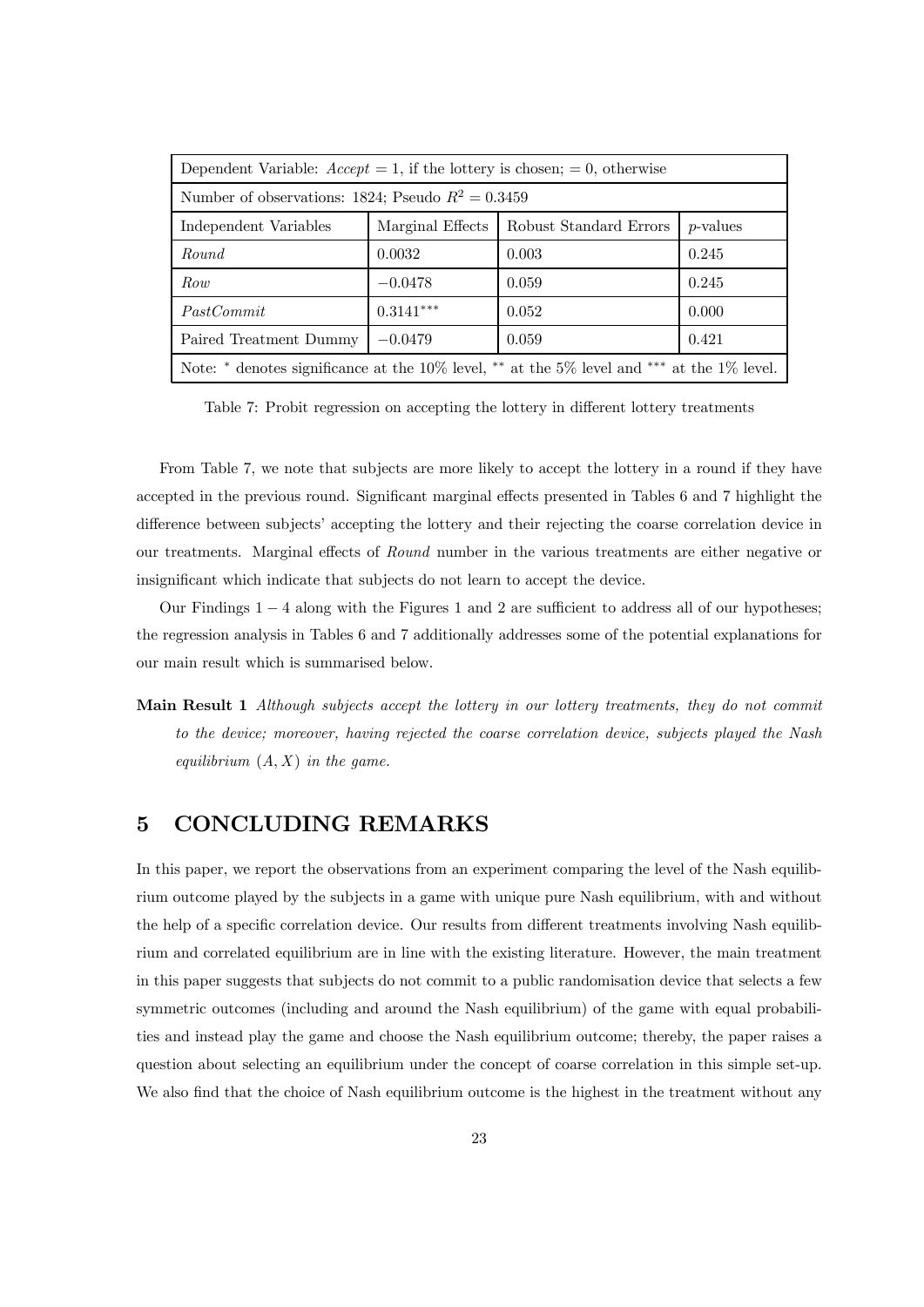correlation device. We contrast our main result about not accepting the randomisation device in a game with an individual choice of accepting a lottery over the same outcomes. We run two versions of this lottery treatment — paired and individual — and observe that the subjects accept the lottery over a sure outcome in both the treatments.

What do these various treatments contribute to our understanding of correlated and coarse correlated equilibria? How can we interpret our findings? Our multi-game coarse correlated treatment shows that moderate changes to the incentives do not change our main finding. The fixed-match coarse correlated treatment indicates that giving both players a chance to get the fair share of higher payoff doesn't matter, though one could also conclude that reducing strategic uncertainty doesn't matter. The treatments on individual lottery and the coarse correlated equilibrium suggest that the rejection of the correlation device is not due to subjects' risk attitudes; combined with the finding from our paired lottery treatment, one can perhaps rule out the so-called "other-regarding preferences" in this context. Another plausible reason why the subjects rejected the device could be the issue of fairness (Fehr and Schmidt, 1999); however, one may argue that the inequity aversion argument has been, to a large extent, controlled for in our paired lottery treatment. One could thus explain this behaviour in the game as selecting a risk-dominant equilibrium. It can just be an example of risk dominance beating payoff dominance (in which case, arguably perhaps, a very large change to incentives might change the subjects' behaviour); other explanations such as strategic uncertainty may also be possible (as in van Huyck et al, 1990, in which coordination-failure results from strategic uncertainty).

One may wonder whether our main finding depends on the choice of the specific device; admittedly, the concept of coarse correlation here requires a lot of trust in the device in order to be implemented, although, our chosen public device is similar to a Nash-centric device (Ray and Sen Gupta, 2013; Moulin et al, 2014). In our set-up, it is clear that the deterministic Nash equilibrium in the game has a strong incumbent advantage. Probably, coarse correlated equilibrium would fare better when the Nash outcome is completely mixed as in the following game (Table 8).<sup>16</sup>

|     | $\boldsymbol{X}$ |                       | Z    |
|-----|------------------|-----------------------|------|
| А   | 3, 2             | 2,0                   | 0,3  |
| В   | 0, 3             | 3, 2                  | 2,0  |
| C / | 2,0              | 0, 3                  | 3, 2 |
|     |                  | Table 8: Another Game |      |

In the above game, there is no pure Nash equilibrium (none of the diagonal elements in the payoff matrix with payoffs  $(3, 2)$  is a Nash equilibrium). The only Nash outcome is the completely mixed

 $16$  We sincerely thank Hervé Moulin for suggesting this example.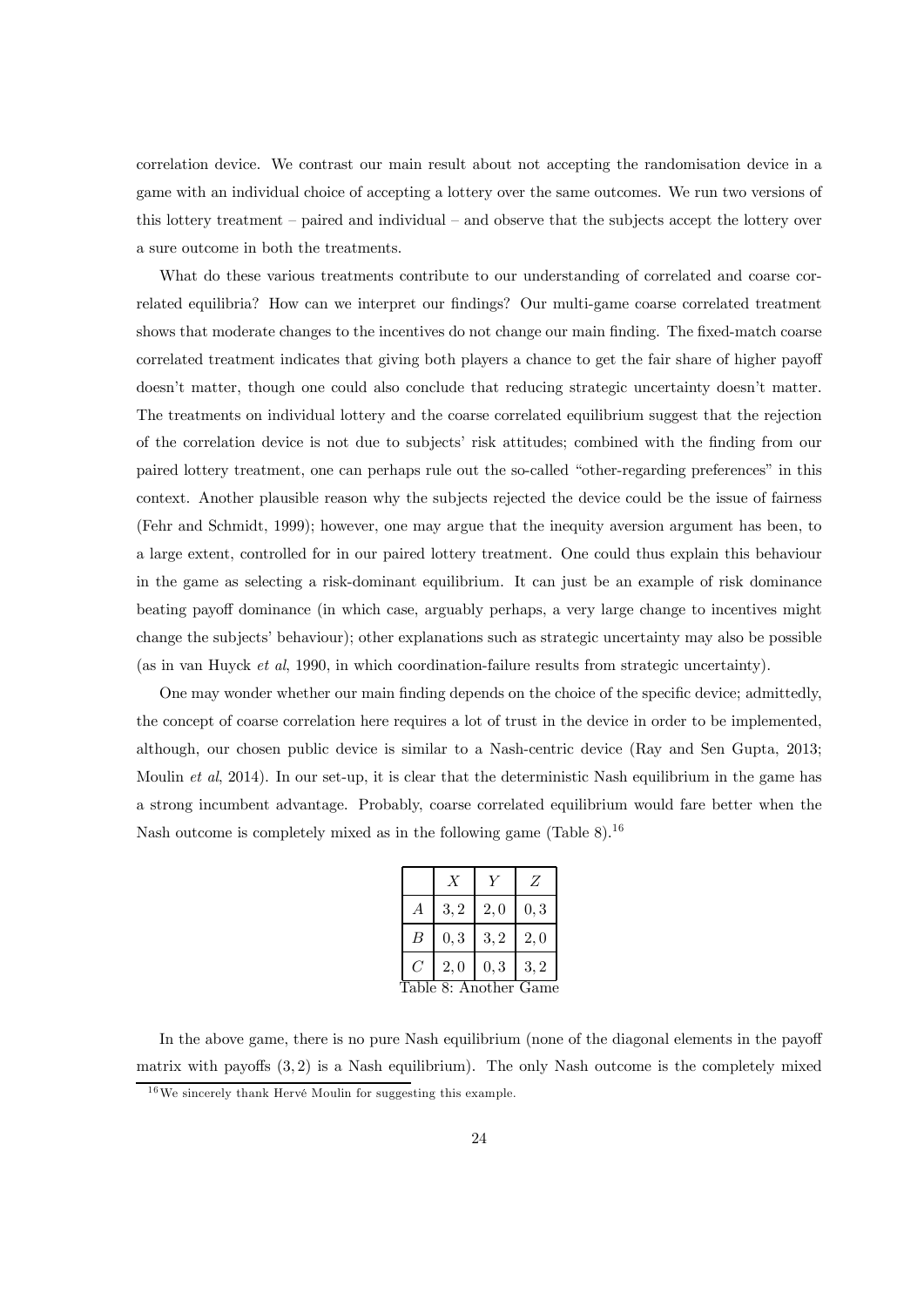equilibrium in which the players play each strategy with probability  $\frac{1}{3}$ , with payoffs  $(\frac{5}{3}, \frac{5}{3})$ . For this game, our public device (as in Table 3) is clearly not a correlated equilibrium but it is indeed a coarse correlated equilibrium with payoffs  $(3, 2)$  which improves upon the Nash payoffs for both players (although player 1 gets more than player 2). One may run such an experiment in future.

# 6 APPENDIX

We provide the instructions for our experiments as an Online Appendix.

Here, we present two figures that correspond to our Figures 1 and 2 respectively in this paper. Figures 3 and 4 below provide specific information about how behaviour varied across games in our multi-game coarse correlated treatment; as already mentioned in Footnotes 10 and 13, we find, from Figures 3 and 4, no systematic differences in different games in this treatment.



Figure 3: Playing  $(A, X)$  in different games in the multi-game treatment.

In Figure 3 above, we present the percentages of  $(A, X)$  played conditional on rejection of the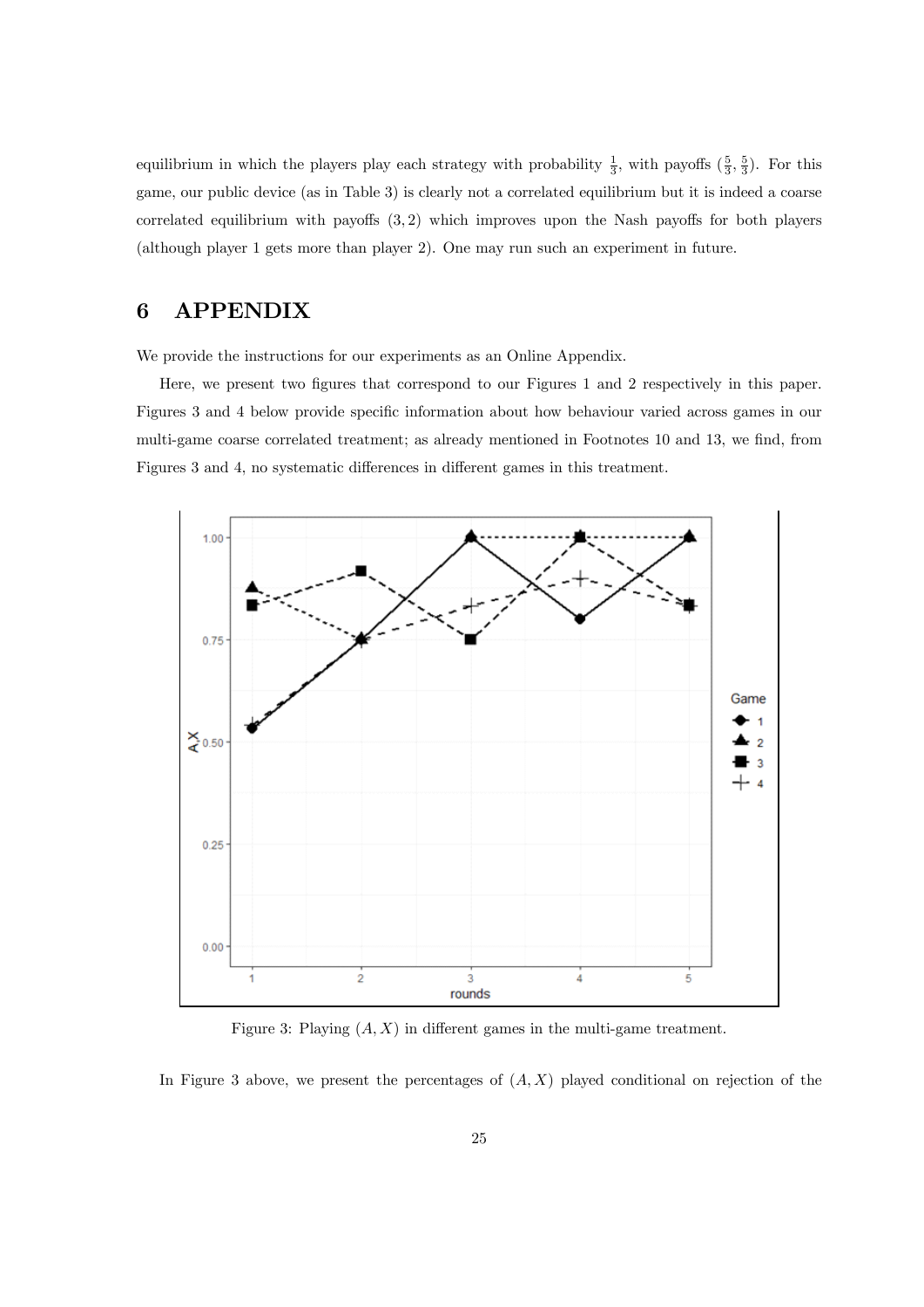device by both players, for each game (each played only 5 times), separately within the multi-game coarse correlated treatment.



Figure 4: Accepting the correlation device for different games.

Figure 4 above shows the percentages of subjects accepting the correlation device within the multigame coarse correlated treatment, for each game separately.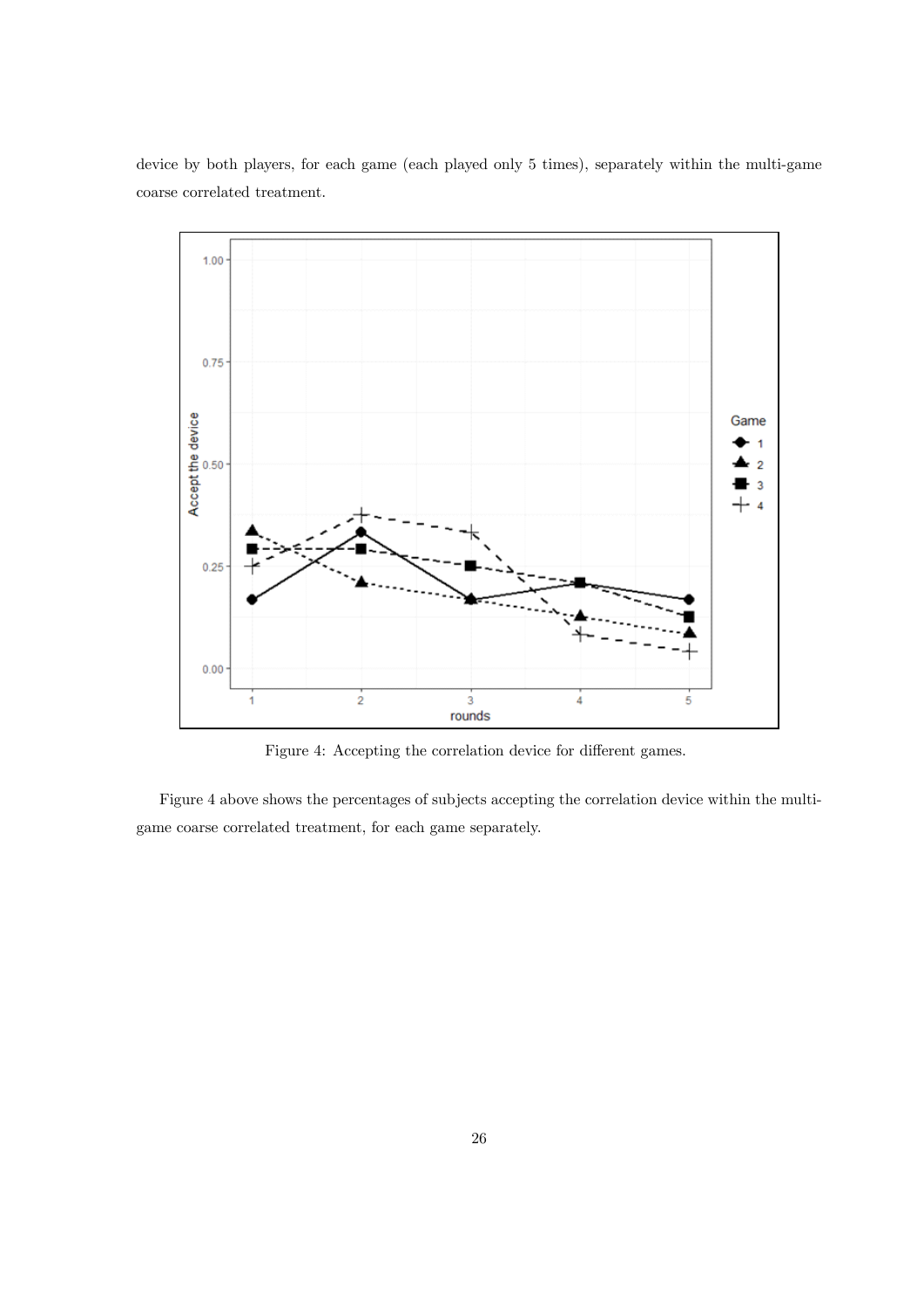## 7 REFERENCES

- 1. Anbarci, N., N. Feltovich and M. Y. Gurdal (2018), "Payoff inequity reduces the effectiveness of correlated-equilibrium recommendations," European Economic Review, 108, 172-190.
- 2. Anctil, R. M., J. Dickhaut, C. Kanodia and B. Shapiro (2004), "Information transparency and coordination failure: theory and experiment," Journal of Accounting Research, 42, 159-195.
- 3. Andreoni, J., P. M. Brown and L. Vesterlund (2002), "What makes an allocation fair? Some experimental evidence," Games and Economic Behavior, 40, 1-24.
- 4. Arifovic, J., G. Evans and O. Kostyshyma (2013), "Are sunspots learnable? An experimental investigation in a simple general equilibrium model," Staff Working Papers 13-14, Bank of Canada.
- 5. Arifovic, J. and J. H. Jiang (2014), "Do sunspots matter? Evidence from an experimental study of bank runs," Staff Working Papers 14-12, Bank of Canada.
- 6. Aumann, R. J. (1974), "Subjectivity and correlation in randomized strategies," Journal of Mathematical Economics, 1, 67-96.
- 7. Aumann, R. J. (1987), "Correlated equilibrium as an expression of Bayesian rationality," Econometrica, 55, 1-18.
- 8. Aumann, R. J. (1990), "Nash-equilibria are not self-enforcing," In J. Gabszewicz, J.-F. Richard and L. Wolsey (eds.), Economic Decision Making: Games, Econometrics and Optimisation, 201- 206, North-Holland.
- 9. Awaya, Y. and V. Krishna (2019), "Communication and cooperation in repeated games," Theoretical Economics, 14, 513-553.
- 10. Awaya, Y. and V. Krishna (2020), "Information exchange in cartels," RAND Journal of Economics, Forthcoming.
- 11. Barrett, S. (1994), "Self-enforcing international environmental agreements," Oxford Economic Papers, 46, 878-894.
- 12. Bolton, G. E., J. Brandts, J. and A. Ockenfels (2005), "Fair procedures: evidence from games involving lotteries," Economic Journal, 115, 1054-1076.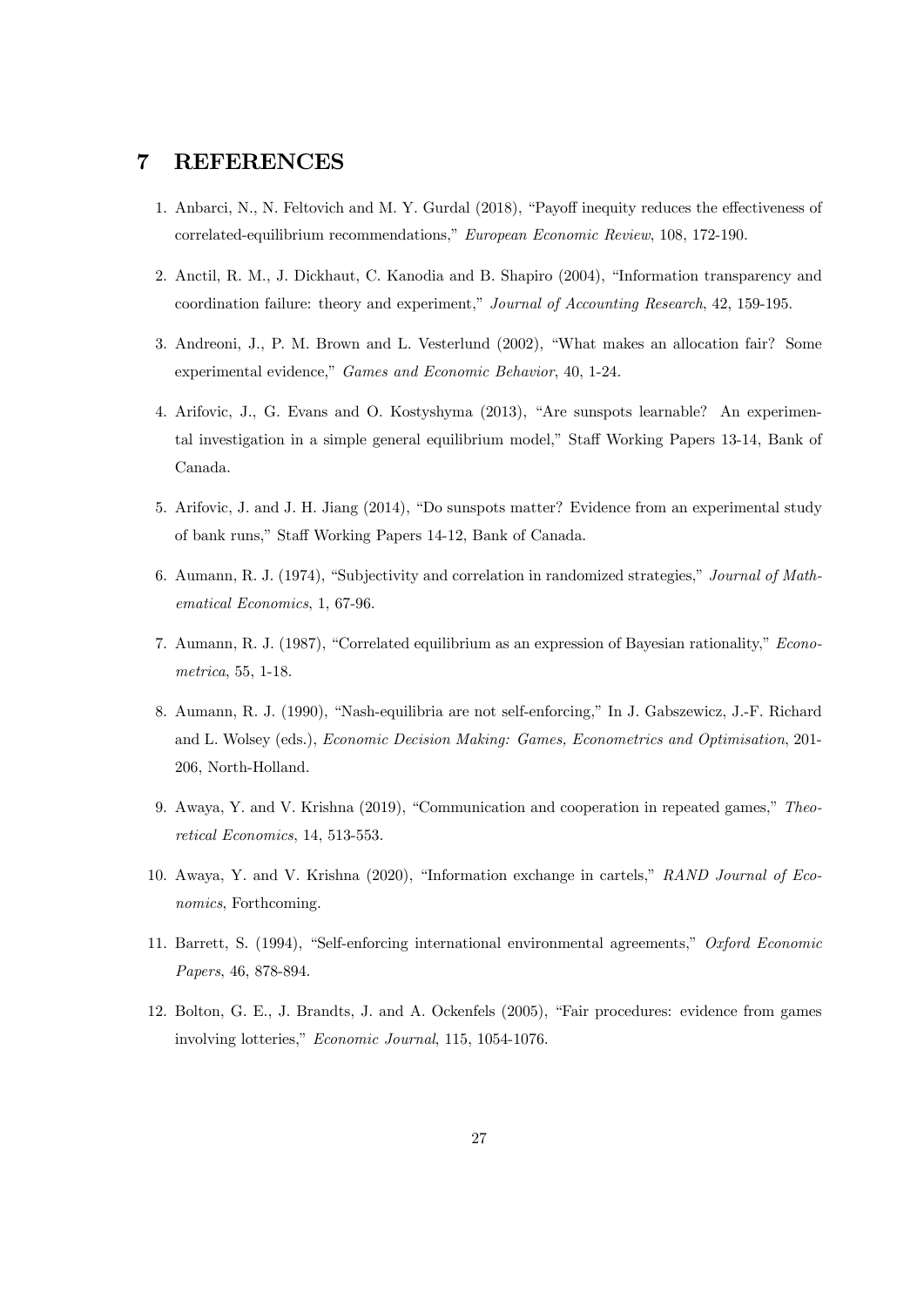- 13. Bone, J., M. Drouvelis and I. Ray (2013), "Coordination in 2 x 2 Games by Following Recommendations from Correlated Equilibria," 13-04 (12-04R), Discussion Papers, Department of Economics, University of Birmingham.
- 14. Brandts, J. and B. W. Macleod (1995), "Equilibrium selection in experimental games with recommended play," Games and Economic Behavior, 11, 36-63.
- 15. Burton, A., G. Loomes and M. Sefton (2005), "Communication and efficiency in coordination game experiments," in J. Morgan (ed.), Experimental and Behavioral Economics, Volume 13 of Advances in Applied Macroeconomics, JAI Press, 63-85.
- 16. Cabrales, A., W. García-Fontes and M. Motta (2000), "Risk dominance selects the leader: an experimental analysis," International Journal of Industrial Organization, 18,137-162.
- 17. Cabrales, A., Z. Gurguc, M. Drouvelis and I. Ray (2018), "Do we need to listen to all stakeholders?: communicating in a coordination game with private information," E2018/23, Economics Working Papers, Section of Economics, Cardiff Business School, Cardiff University.
- 18. Camera, G., M. Casari and M. Bigoni (2013), "Binding promises and cooperation among strangers," Economics Letters, 118, 459-461.
- 19. Camerer, C. F. (2003), Behavioral game theory, Princeton University Press.
- 20. Cappelen, A. W., J. Konow, E. O. Sorensen and B. Tungodden (2013), "Just luck: an experimental study of risk-taking and fairness," American Economic Review, 103, 1398-1413.
- 21. Cason, T. N. and T. Sharma (2007), "Recommended play and correlated equilibria," Economic Theory, 33, 11-27.
- 22. Charness, G., (2000), "Self-serving cheap talk: a test of Aumann's conjecture," Games and Economic Behavior, 33, 177-194.
- 23. Cooper, R., D. V. DeJong, R. Forsythe and T. W. Ross (1989), "Communication in the battle of the sexes game: some experimental results," Rand Journal of Economics, 20, 568-587.
- 24. Cooper, R., D. V. DeJong, R. Forsythe and T. W. Ross (1990), "Selection criteria in coordination games: some experimental results," American Economic Review, 80, 218-233.
- 25. Cooper, R., D. V. DeJong, R. Forsythe and T. W. Ross (1992), "Communication in coordination games," Quarterly Journal of Economics, 107, 739-771.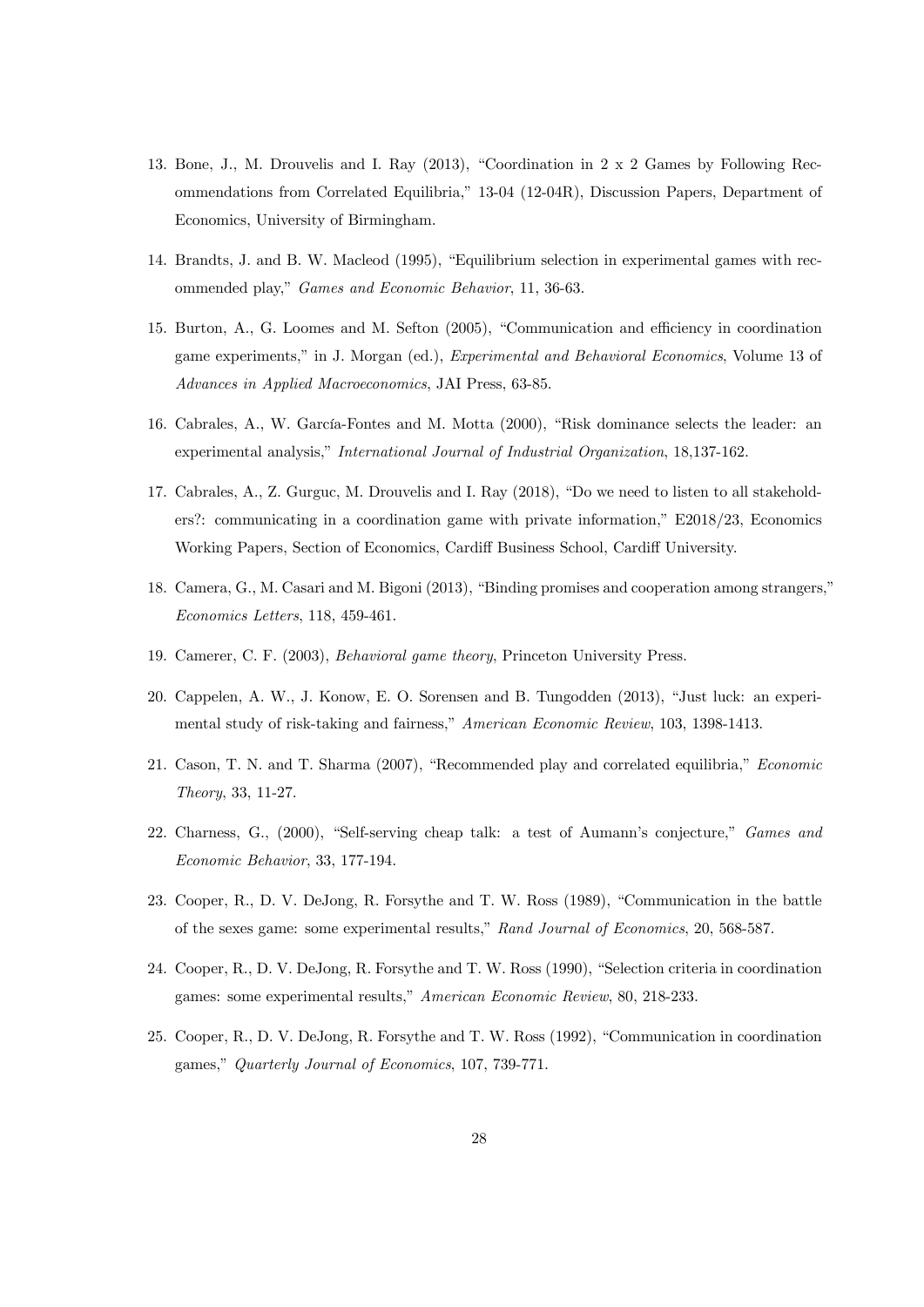- 26. Costa-Gomes M. (2002), "A suggested interpretation of some experimental results on preplay communication," Journal of Economic Theory, 104, 104-136.
- 27. Crawford, V. P. (1998), "A survey of experiments on communication via cheap talk," Journal of Economic Theory, 78, 286-298.
- 28. Deb, J., J. Li and A. Mukherjee (2016), "Relational contracts with subjective peer evaluations," RAND Journal of Economics, 47, 3-28.
- 29. Devetag, G. and A. Ortmann (2007), "When and why? A critical survey on coordination failure in the laboratory," Experimental Economics, 10, 331-344.
- 30. Diamond, D. W. and P. H. Dybvig (1983), "Bank runs, deposit insurance, and liquidity," Journal of Political Economy, 91, 401-419.
- 31. Dokka, T., H. Moulin, I. Ray and S. Sen Gupta (2019), "Improving abatement levels and welfare by coarse correlation in an environmental game," 2019/009, Economics Working Paper Series, Department of Economics, Lancaster University Management School, Lancaster University.
- 32. Duffy, J. and N. Feltovich (2010), "Correlated equilibria good and bad: an experimental study," International Economic Review, 51, 701-772.
- 33. Duffy, J. and Fisher (2005), "Sunspots in the laboratory," American Economic Review, 95, 510- 529.
- 34. Duffy, J., E. K. Lai and W. Lim (2017), "Coordination via correlation: an experimental study," Economic Theory, 64, 265-304.
- 35. Fehr, E. and K. Schmidt (1999), "A theory of fairness, competition and cooperation," Quarterly Journal of Economics, 114, 817-868.
- 36. Fehr, D., F. Heinemann and A. Llorente-Saguer (2019), "The power of sunspots: an experimental analysis," Journal of Monetary Economics, 103, 123-136.
- 37. Feldman, M., B. Lucier and N. Nisan (2016), "Correlated and coarse correlated equilibria of single-item auctions," In Y. Cai and A. Vetta (eds.), *WINE 2016: Web and Internet Economics*, Lecture Notes in Computer Science (LNCS), Volume 10123, 131-144, Springer.
- 38. Fleckinger, P. (2012), "Correlation and relative performance evaluation," Journal of Economic Theory, 147, 93-117.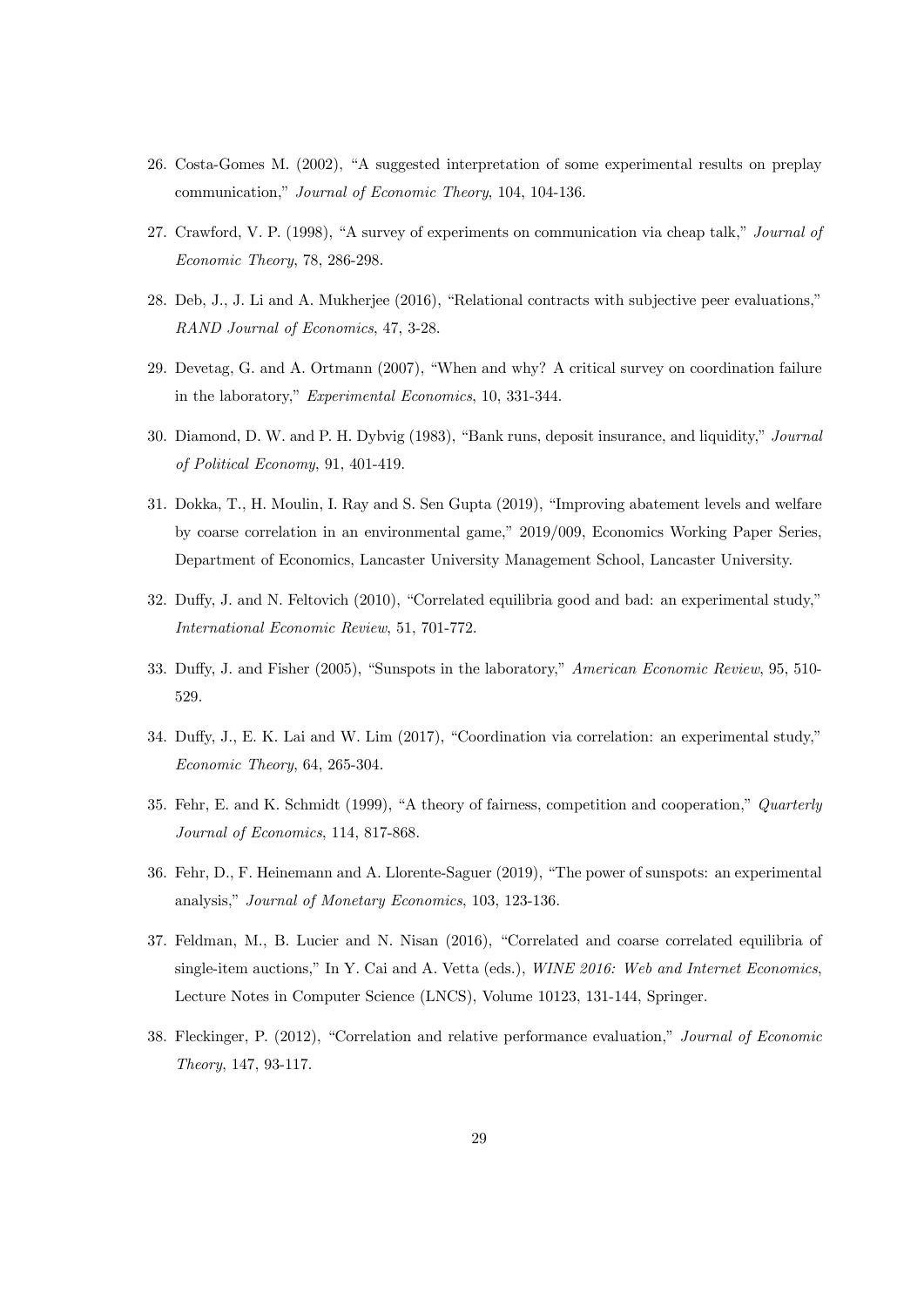- 39. Forgó, F. (2010), "A generalization of correlated equilibrium: a new protocol," Mathematical Social Sciences, 60, 186-190.
- 40. Forgó, F. (2011), "Generalized correlated equilibrium for two-person games in extensive form with perfect information," Central European Journal of Operations Research, 19, 201-213.
- 41. Forgó, F., J. Fülöp and M. Prill (2005), "Game theoretic models for climate change negotiations," European Journal of Operations Research, 160, 252-267.
- 42. Gerard-Varet, L. A. and H. Moulin (1978), "Correlation and duopoly," Journal of Economic Theory, 19, 123-149.
- 43. Greiner, B. (2015), "Subject pool recruitment procedures: organizing experiments with ORSEE," Journal of the Economic Science Association, 1, 114-125.
- 44. Gromb, D. and D. Martimort (2007), "Collusion and the organisation of delegated expertise," Journal of Economic Theory, 137, 271-299.
- 45. Hammond, P. (1988), "Consequentialist foundations for expected utility," Theory and Decision, 25, 25-78.
- 46. Harsanyi, J. (1995), "A new theory of equilibrium selection for games with complete information," Games and Economic Behavior, 8, 91-122.
- 47. Harsanyi, J. and R. Selten (1988), A general theory of equilibrium selection in games, MIT Press.
- 48. Heinemann, F., R. Nagel and P. Ockenfels (2004), "The theory of global games on test: experimental analysis of coordination games with public and private information," *Econometrica*, 72, 1583-1599.
- 49. Kaplan, T. R. and B. J. Ruffle (2012), "Which way to cooperate," Economic Journal, 122, 1042-1068.
- 50. Kar, A., I. Ray and R. Serrano (2010), "A difficulty in implementing correlated equilibrium distributions," Games and Economic Behavior, 69, 189-193.
- 51. Keren, G. and K. Teigen (2010), "Decisions by coin toss: inappropriate but fair," Judgement and Decision Making, 5, 83-101.
- 52. Krawczyk, M. (2011), "A model of procedural and distributive fairness," Theory and Decision, 70, 111-128.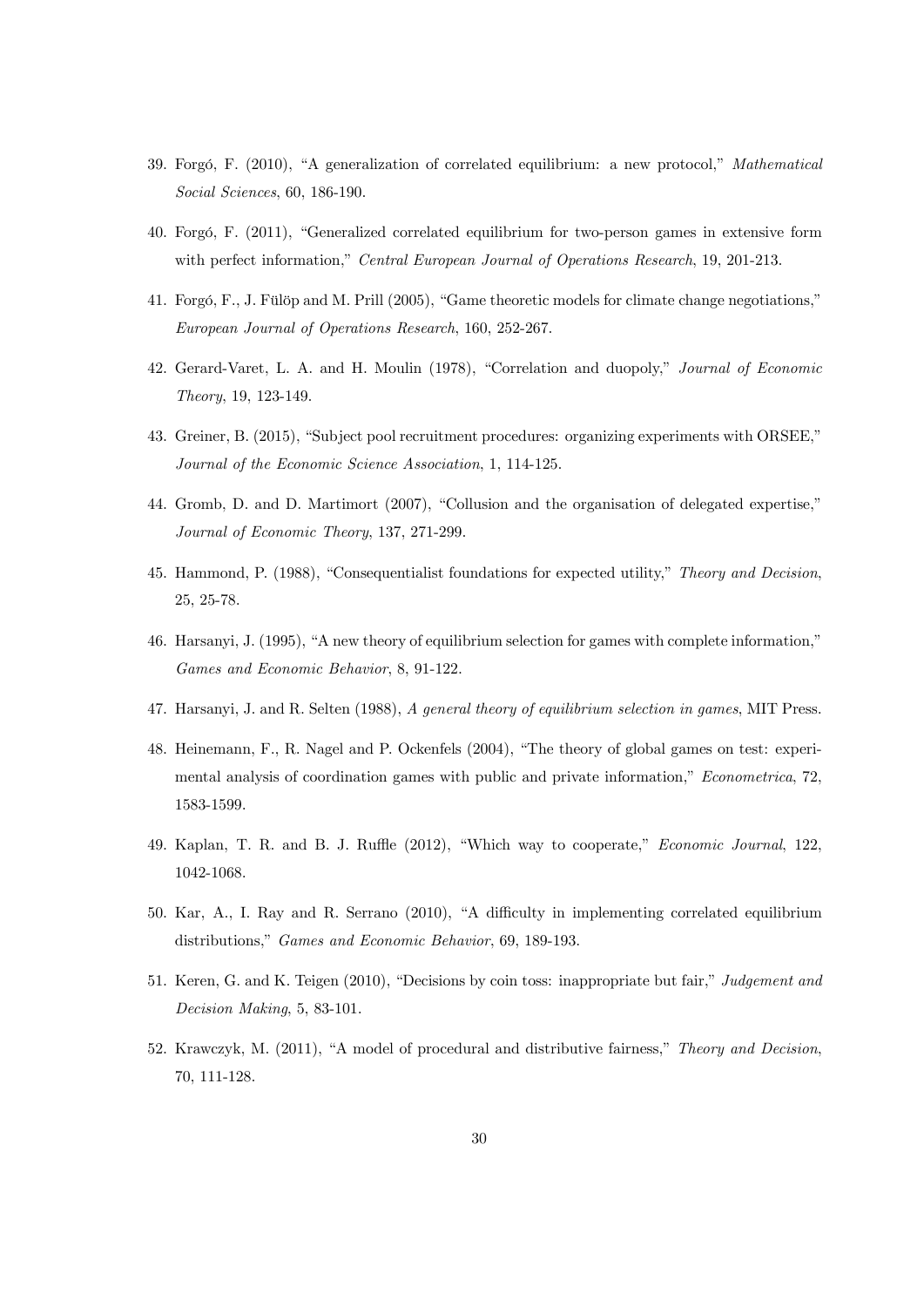- 53. Machina, M. J. (1989), "Dynamic consistency and non-expected utility models of choice under uncertainty," Journal of Economic Literature, 27, 1622-1668.
- 54. Marimon, R., S. Spear, and S. Sunder, (1993), "Expectationally driven market volatility: an experimental study," Journal of Economic Theory, 61, 74-103.
- 55. McCabe, K. A., A. Mukherji and D. E. Runkle (2000), "An experimental study of information and mixed-strategy play in the three-person matching-pennies game," *Economic Theory*, 15, 421-462.
- 56. McKelvey, R. and T. Page (1990), "Public and private information: an experimental study of information pooling," Econometrica, 58, 1321-1339.
- 57. Moreno, D. and J. Wooders (1998), "An experimental study of communication and coordination in noncooperative games," Games and Economic Behavior, 24, 47-76.
- 58. Moulin, H., I. Ray and S. Sen Gupta (2014), "Improving Nash by coarse correlation," Journal of Economic Theory, 150, 852-865.
- 59. Moulin, H. and J. P. Vial (1978), "Strategically zero-sum games: the class of games whose completely mixed equilibria cannot be improved upon," International Journal of Game Theory, 7, 201-221.
- 60. Polemarchakis, H. and I. Ray (2006), "Sunspots, correlation and competition," Games and Economic Behavior, 56, 174-184.
- 61. Ray, I. (2002), "Multiple equilibrium problem and non-canonical correlation devices," Working Paper 2002-24, Department of Economics, Brown University.
- 62. Ray, I. and S. Sen Gupta (2013), "Coarse correlated equilibria in linear duopoly games," International Journal of Game Theory, 42, 541-562.
- 63. Reischmann, A. and J. Oechssler (2018), "The binary conditional contribution mechanism for public good provision in dynamic settings — theory and experimental evidence," Journal of Public Economics, 159, 104-115.
- 64. Roughgarden, T. (2009), "Intrinsic robustness of the price of anarchy," STOC '09.
- 65. Roughgarden, T. (2016), Twenty lectures on algorithmic game theory, Cambridge University Press.